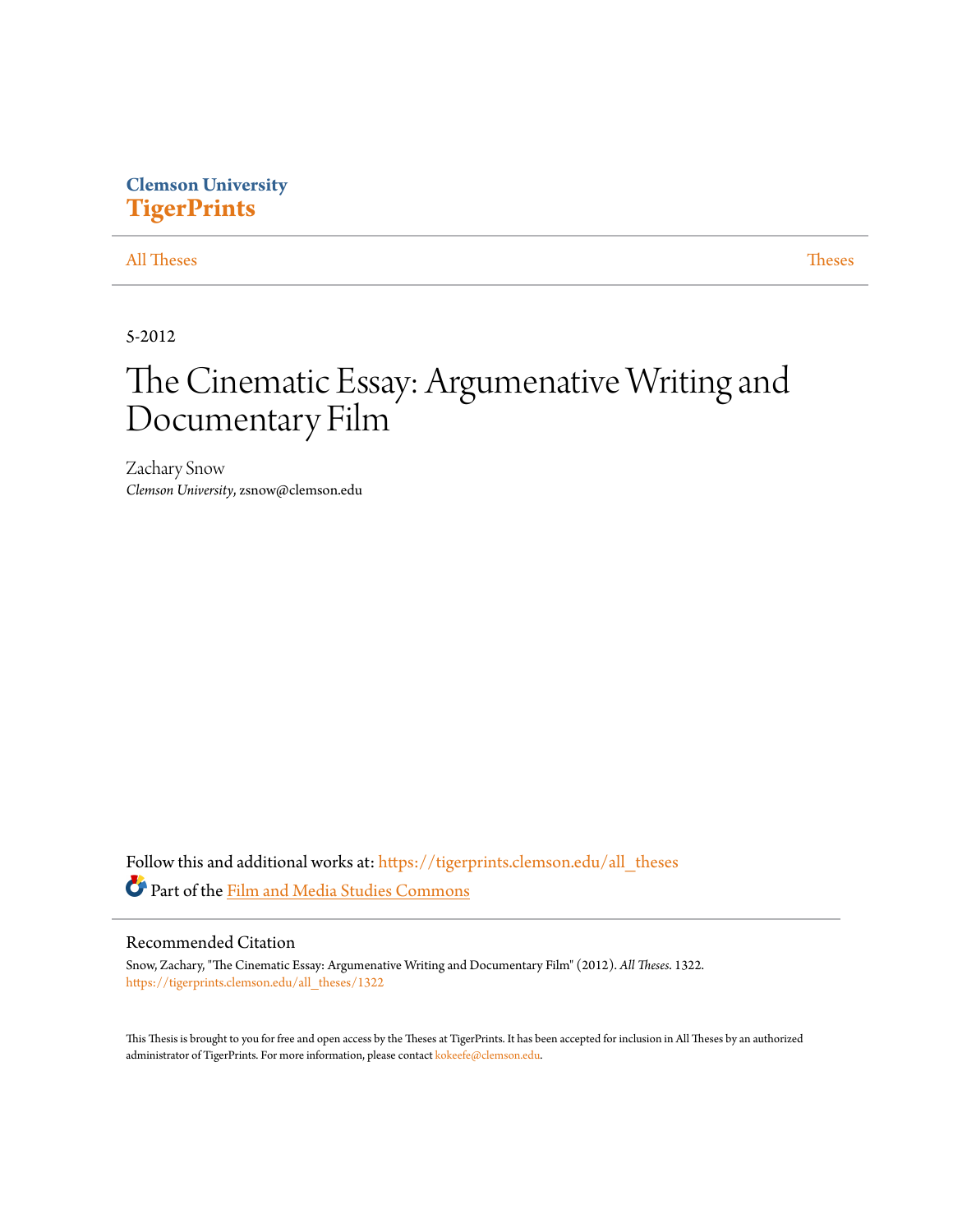# THE CINEMATIC ESSAY ARGUMENATIVE WRITING AND DOCUMENTARY FILM

\_\_\_\_\_\_\_\_\_\_\_\_\_\_\_\_\_\_\_\_\_\_\_\_\_\_\_\_\_\_\_\_\_\_\_\_\_\_\_\_\_\_\_\_\_\_\_\_\_\_\_\_\_\_\_\_\_\_\_

A Thesis Presented to the Graduate School of Clemson University

\_\_\_\_\_\_\_\_\_\_\_\_\_\_\_\_\_\_\_\_\_\_\_\_\_\_\_\_\_\_\_\_\_\_\_\_\_\_\_\_\_\_\_\_\_\_\_\_\_\_\_\_\_\_\_\_\_\_\_\_

In Partial Fulfillment of the Requirements for the Degree Masters of Arts English

\_\_\_\_\_\_\_\_\_\_\_\_\_\_\_\_\_\_\_\_\_\_\_\_\_\_\_\_\_\_\_\_\_\_\_\_\_\_\_\_\_\_\_\_\_\_\_\_\_\_\_\_\_\_\_\_\_\_\_\_\_

by Zachary Michael Snow May 2012

\_\_\_\_\_\_\_\_\_\_\_\_\_\_\_\_\_\_\_\_\_\_\_\_\_\_\_\_\_\_\_\_\_\_\_\_\_\_\_\_\_\_\_\_\_\_\_\_\_\_\_\_\_\_\_\_\_\_\_\_\_\_

Accepted by Dr. R. Barton Palmer, Committee Chair Dr. Aga Skrodzka-Bates Dr. David Blakesley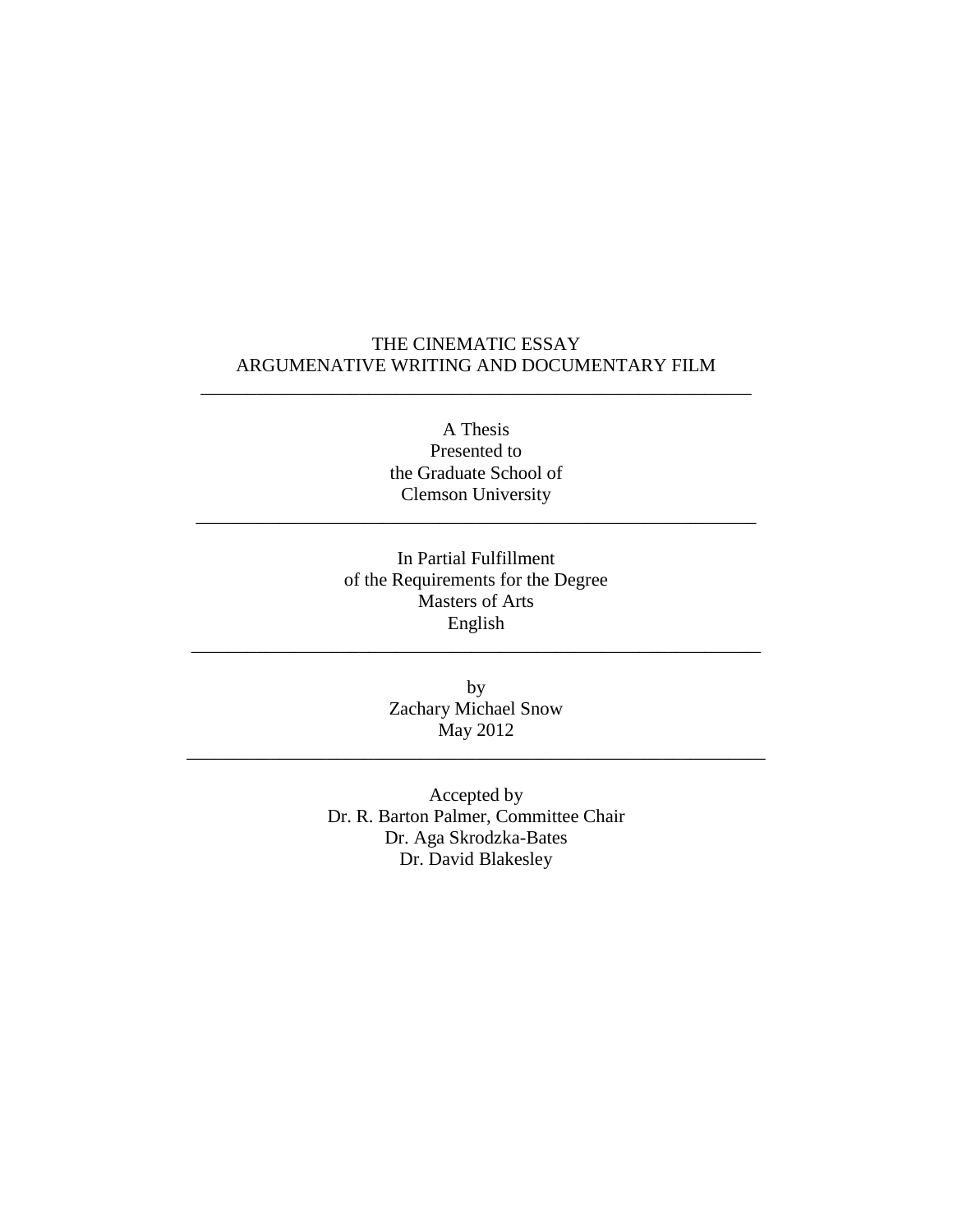## ABSTRACT

The cinematic essay, also known as the essay film, is an extension of the documentary genre which replaces the impossible task of objectivity with a more subjective, argumentative approach. The existence of this form arguably dates back to the birth of the documentary, but certainly encompasses more recent endeavors like Errol Morris' investigative work, the experimental features of Chris Marker, and the political exposes of Michael Moore. Until the recent growth in digital technology, which has decreased the financial burden associated with the cost of film stock and other aspects of production, essayistic cinema was mostly created by professional filmmakers, who approach thesis-driven arguments through a visual medium to achieve what documentary pioneer John Grierson described as "the creative treatment of actuality" (Winston, 19). Yet in recent years the development of digital cameras and editing equipment has made it possible for amateur filmmakers, including those involved in academia, to craft essay films with the same efficiency and quality of their professional predecessors. This paper explores the essay film from a theoretical and historical perspective to reveal the similarities between documentaries and the form of argumentative writing which is taught to students in composition courses.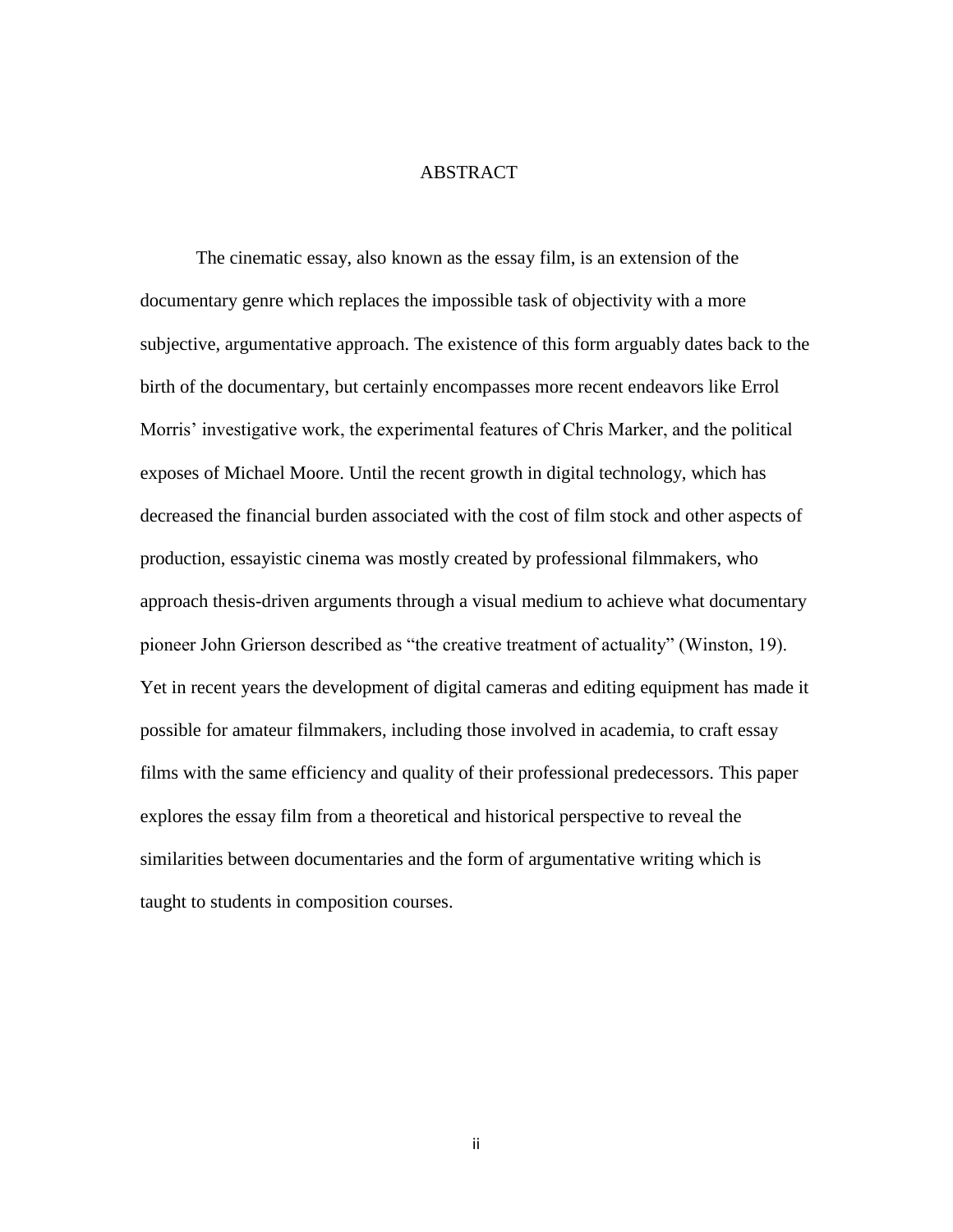## DEDICATION

This thesis is dedicated to Dr. Palmer, Dr. Skrodzka Bates, and Dr. Blakesley for their support and assistance through the various stages of the paper's development. I would also like to dedicate it to Aaron Pate, for his invaluable advice on how to develop an essay with digital technology, to my father, for years of love and support, and my mother, the late Carol Snow, who instilled in me affection for films and people for which I will always be grateful.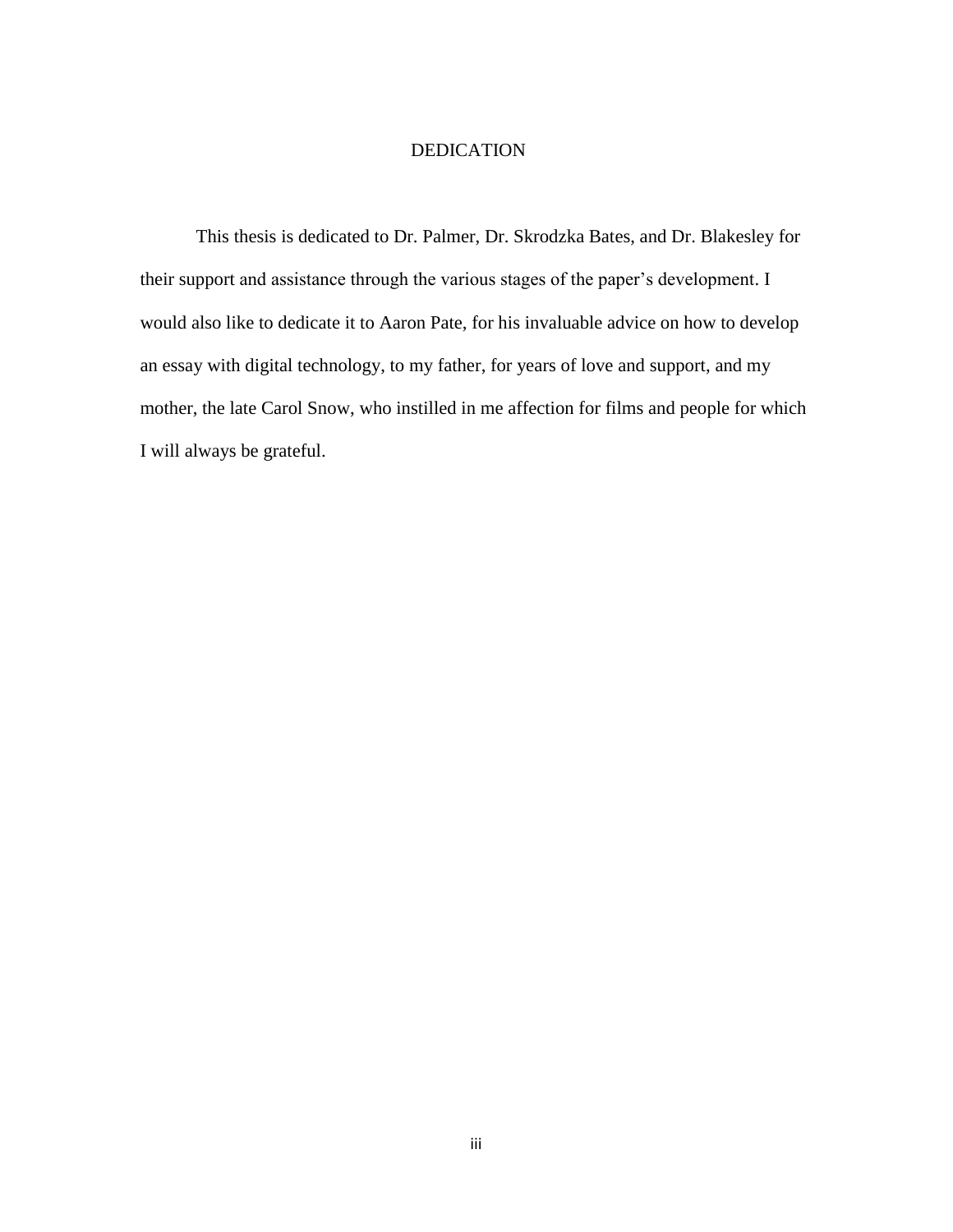# TABLE OF CONTENTS

| Page |
|------|
|      |
|      |
|      |
|      |
|      |
|      |
|      |
|      |
|      |
|      |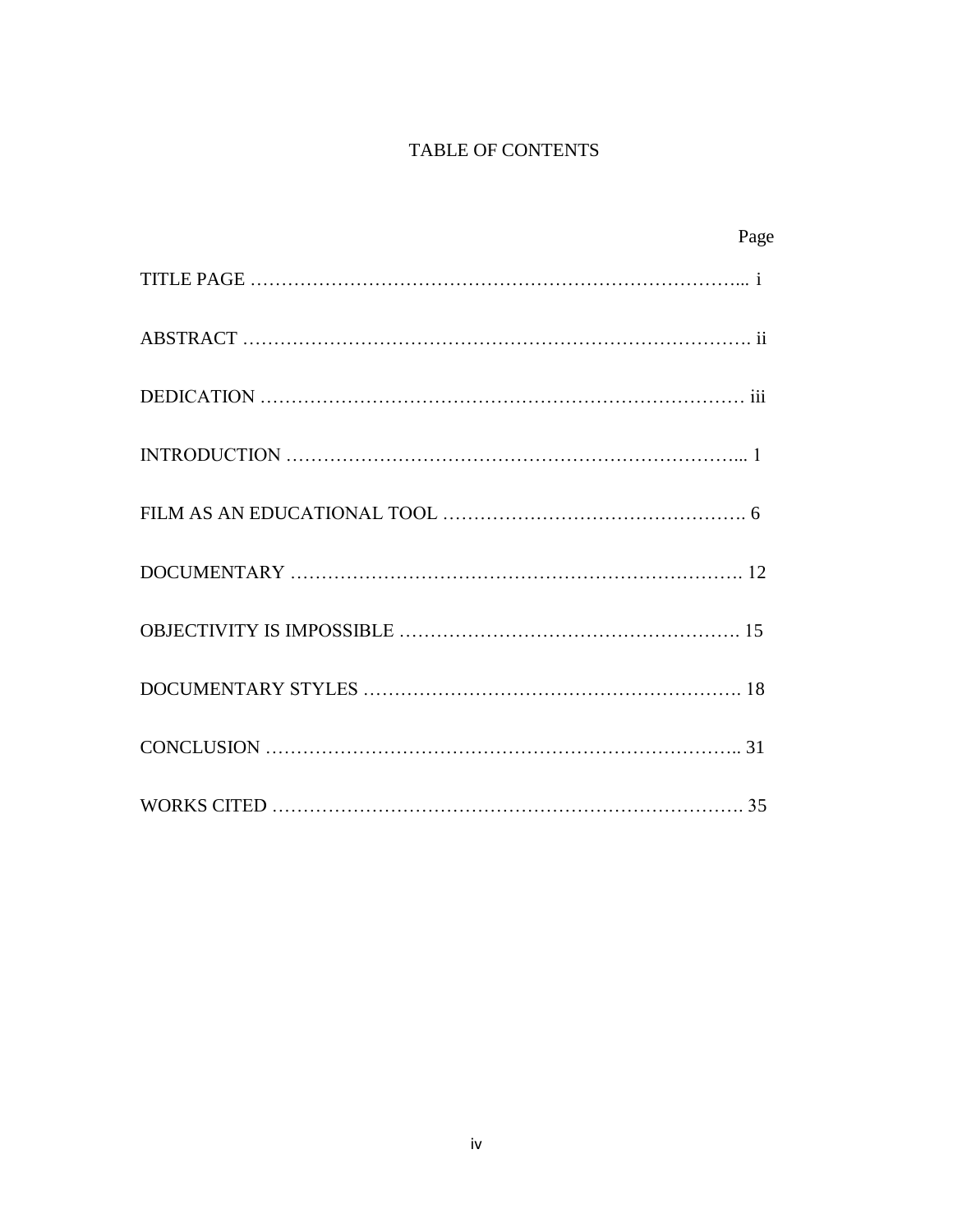#### INTRODUCTION

Halfway through my first semester as an instructor of freshman composition, before my students were even finished with their research papers, I decided to deviate from the generic syllabus to show Peter Watkins' *The War Game* (1965) to both of my classes. The purpose was not to enlighten them on the potential horrors of nuclear war, which are so unforgettably detailed in Watkins' docudrama, but to illustrate the similarities between essay composition and non-fiction cinema. In order to educate citizens of Great Britain about the potential threat of a nuclear strike on the nation's more heavily populated cities, Watkins combined dramatic enactments of possible scenarios with statements from important religious leaders, facts about the effects of nuclear weapons, and speculation on the long term problems caused by radioactive fallout. The result is a harrowing pseudo-documentary which was initially banned by the BBC for its graphic nature, and had more of an emotional impact on my students than months of power point lectures on the rhetorical appeals. Their surprisingly strong reactions to the film were revealed in discussion board posts, where most of the students provided intelligent commentary on Watkins' film and indicated how they could use similar techniques in the video essays I asked them to construct as the final assignment of the semester.

I chose to show *The War Game* not only as an early example of the essay film, but also because of Watkins' often stated belief that the use of film as a pedagogical tool has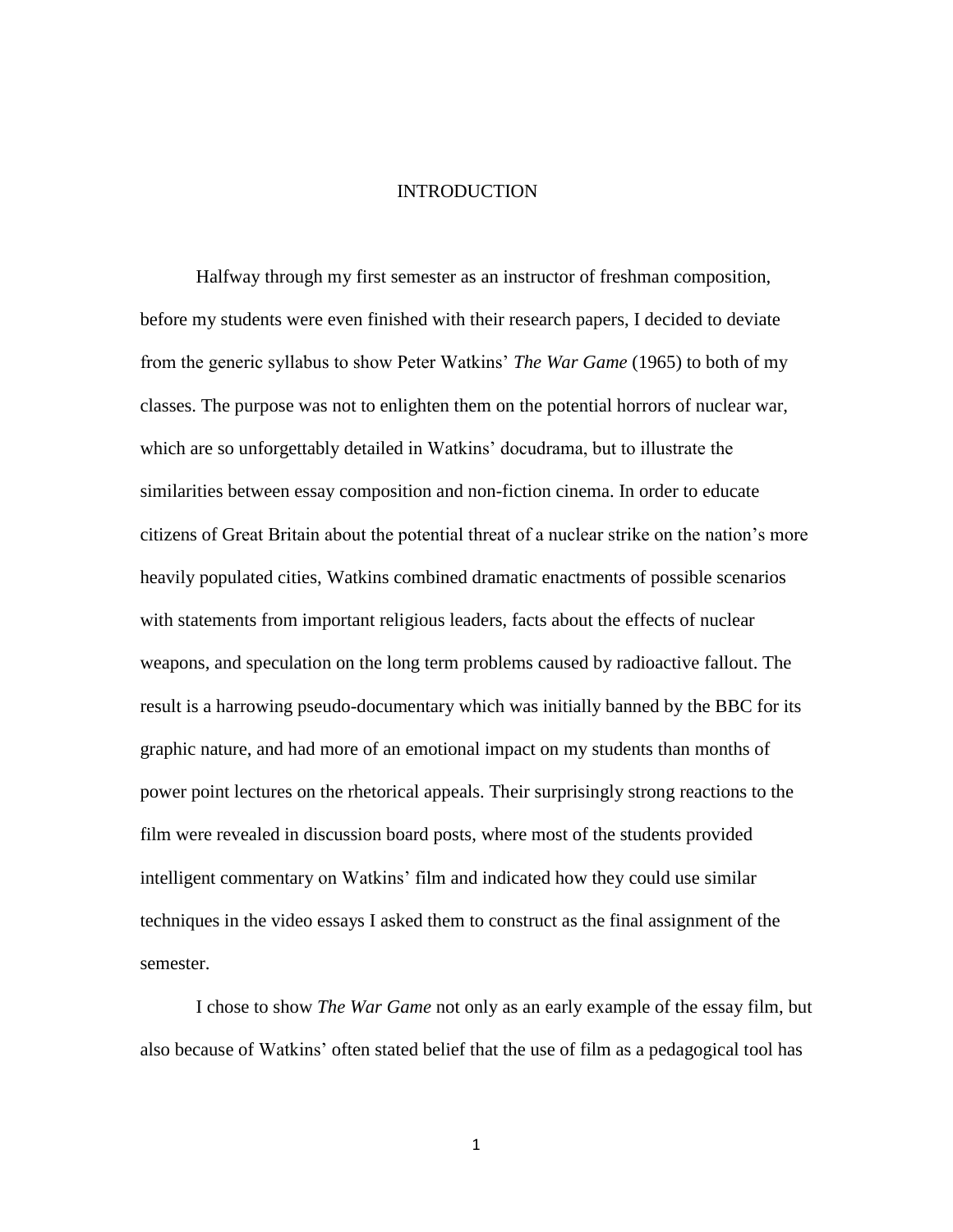too often been neglected by educators. Fearful of what he describes as monoform media, a system which ensures that the perspectives presented on television and mainstream films fit within socially accepted criteria, Watkins has written that "the ideas and initiatives of the public, if absorbed into the creation of the mass audiovisual media, would help break down many of the existing hierarchical forms" which constitute what viewers see on television and in theaters. His call for the public to become more involved with essayistic film production, and to use the form to present alternative perspectives to those in monoform media, was largely ignored for decades because of the high cost of filming equipment and the frequently inaccessible nature of Watkins' own work. Yet with the development of digital film technology and the rising popularity of video upload sites like YouTube, Watkins' vision of amateur film production has become not only possible, but practical and affordable. Instructors of freshman composition, a general education class that teaches students how to use rhetorical appeals to stage an argument, should take advantage of these technological advances with assignments that prompt students to write, film, and edit video essays. By combining the structure of argumentative writing with the visual appeal of cinema, instructors can offer students of the post-digital age a method for developing and sustaining a perspective on any given topic through a medium that offers a larger potential audience than written essays.

As the instructor of two English 103 courses at Clemson University, I used the essay film to teach my students about visual rhetoric by addressing the similarities between documentary and argumentative writing. The first major assignment, of three that were part of the generic syllabus, was a five page paper in which students were asked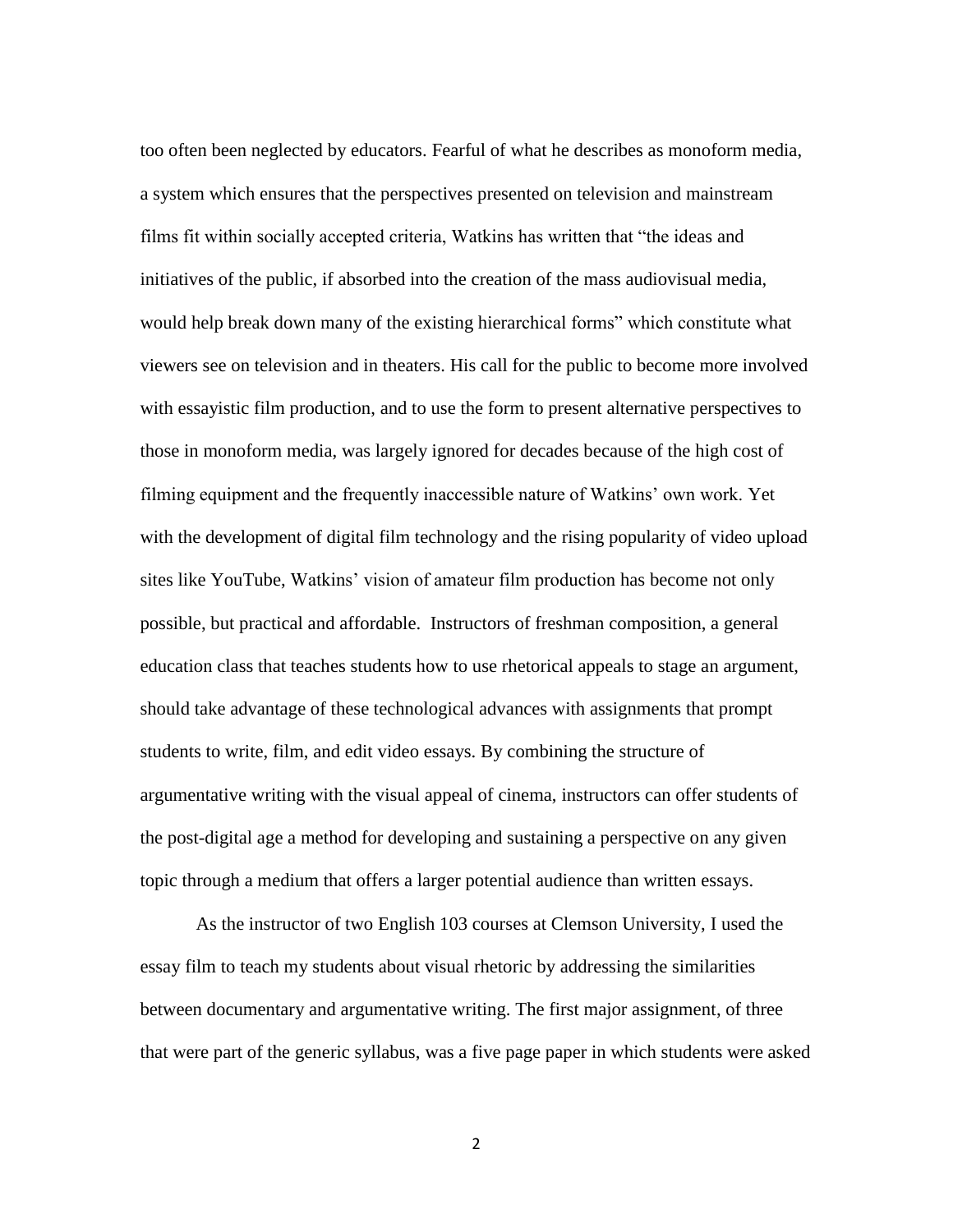to find an example of visual rhetoric in a television commercial or other advertisement, then write about how the ad appeals to a potential consumer's sense of pathos, ethos, and logos. For the second paper, students were asked to expand the ideas generated in that first assignment into a ten page essay in which they use at least five academic sources to support a thesis-driven argument. The textbook *Envision in Depth* was used to teach argumentative writing from a rhetorical perspective and to train my students on the basic requirements of college writing. Those basic requirements are briefly related by David Blakesley and Jeffrey L Hoogeveen in *Writing: a Manuel for the Digital Age*, in which they discuss the importance of

A descriptive title that suggests the subject and, if possible, the writer's perspective or position. Introductory paragraphs that invite readers into the subject by providing them with background information, context, and a thesis to be argued or a problem to be posed and explored. Body paragraphs that develop the reasons and evidence needed to support the thesis or elaborate the problem. Each body paragraph typically offers a full explanation of one major reason, idea, or example that supports the thesis statement or extends the inquiry. Concluding paragraphs that return to the thesis or problem, explain the implication of the argument or new ideas, or raise questions for future consideration (10).

Once the first two assignments were used to familiarize students with the basic structure of the essay, I spent the last months of the semester teaching them how to use a similar structure while making short (5-10 minute) essay films.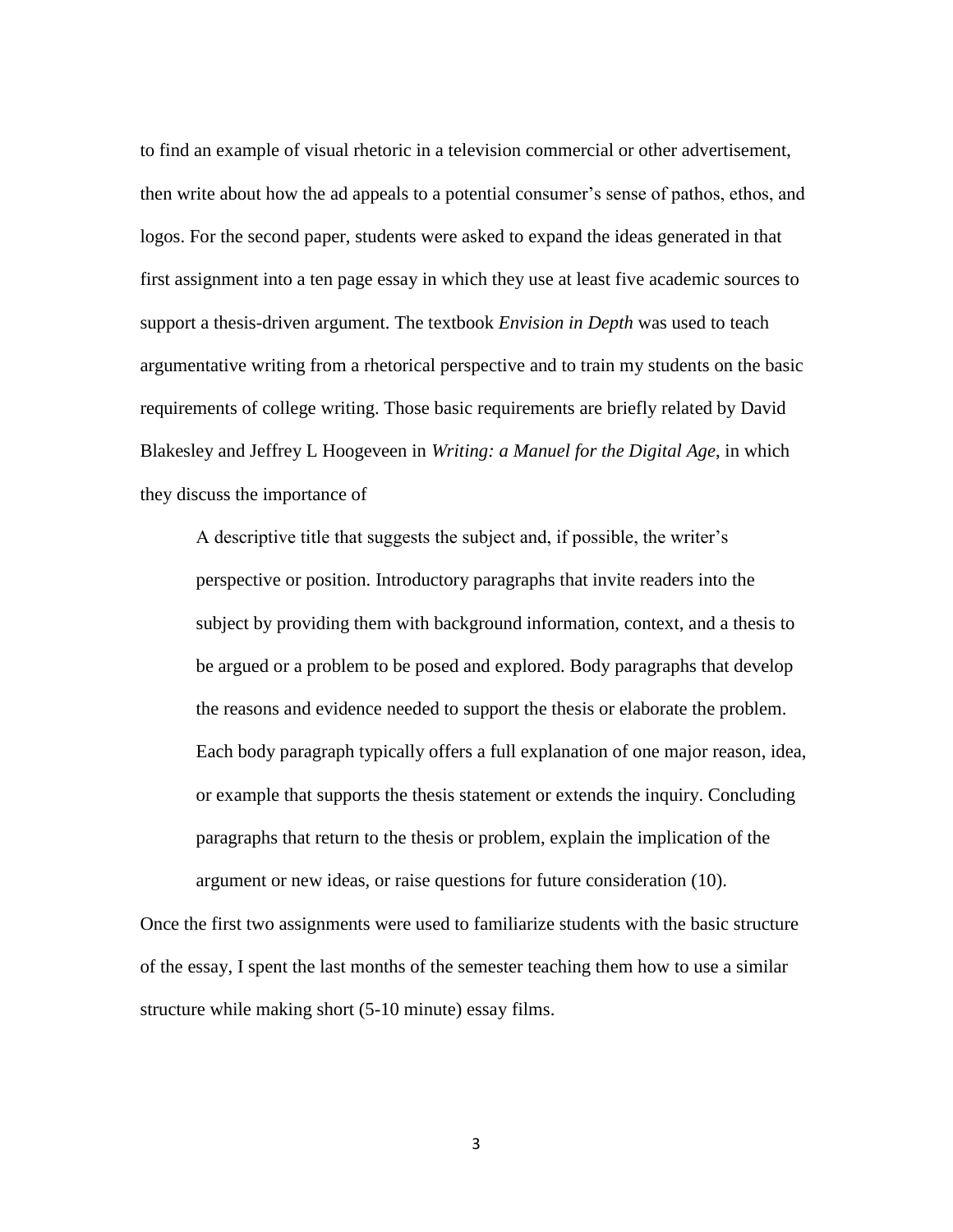A major problem associated with multimedia assignments, at least those from composition classes, is a lack of the structure associated with written essays. Students are asked to develop videos which will be presented before a class, though without structural guidelines those films rarely provide valid information or a strong argument. Blakesley and Hoogeveen acknowledge that "like authors of many familiar forms of printed texts, effective multimedia composers take into account the rhetorical situation and audience the circumstances of writing and communicating to others—as well as the means (ethos, logos, pathos, delivery, style, arrangement, memory) of accomplishing the purpose (to inform, delight, or persuade)" (383). This is notably similar to the oft-stated goal of journalism, "to inform and entertain," though different in the respect that essays are primarily written to persuade readers to accept a certain belief. Though students can and should have fun with these assignments, their videos must also capture the attention of viewers, state an argument, support that argument with the use of credible sources, and reach some insight about the topic addressed.

To impose a basic structure on the multimedia assignment, I first asked my students to find two academic sources from databases like JSTOR and Project Muse which could then be incorporated into the spoken narration of their films. Then, I asked them to find at least two visual sources, clips which could be ripped from YouTube, Google Video, or other online databases to support their central thesis. Students were placed into groups of four or five, and I spent time in class teaching them how to shoot/edit video while providing information on where to access cameras and editing equipment on campus. After the groups selected their topics, they spent the next two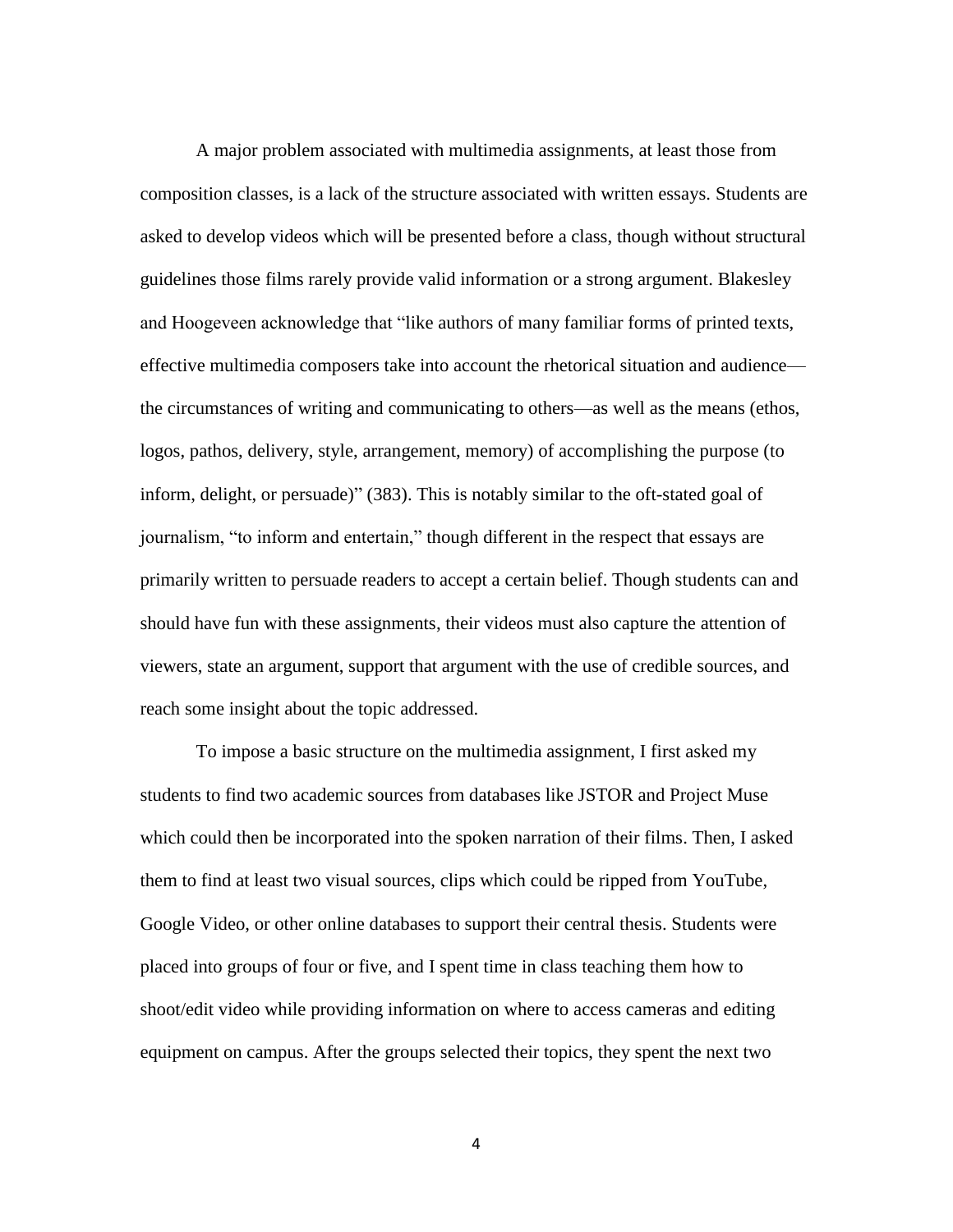months searching for credible sources, developing an outline to show how those sources support their central argument, and working on a script. Outside of class, they shot additional footage and found clips which were edited together with Windows Movie Maker, Final Cut Pro, and other software which either came with their laptops, or can be downloaded for free online. After they finished shooting and editing the short videos, the groups presented their work to the rest of the class and wrote reflections in which they detailed their individual contributions to the assignment.

Not all of my students particularly enjoyed the essay film assignment and one, Eric Hartigan, felt that "the only reason we are doing this is to fill in the gap in time between the research paper and the end of the semester" (3). His criticism is similar to those of some composition instructors, who feel that video-based assignments have less value and educational potential than written ones. For the most part, however, students responded very positively to the newly structured multimedia project. One of the freshmen, Evan Graczyk, even referred to it as "one of the few school assignments that I have ever and will ever enjoy" (3). Since current college students are among the first to grow up in a post-internet age, one in which they are exposed to new forms of media on a daily basis, the essay film offers a more kinetic and visually engaging way for them to learn the basics of argumentative writing and to retain more of the information they present.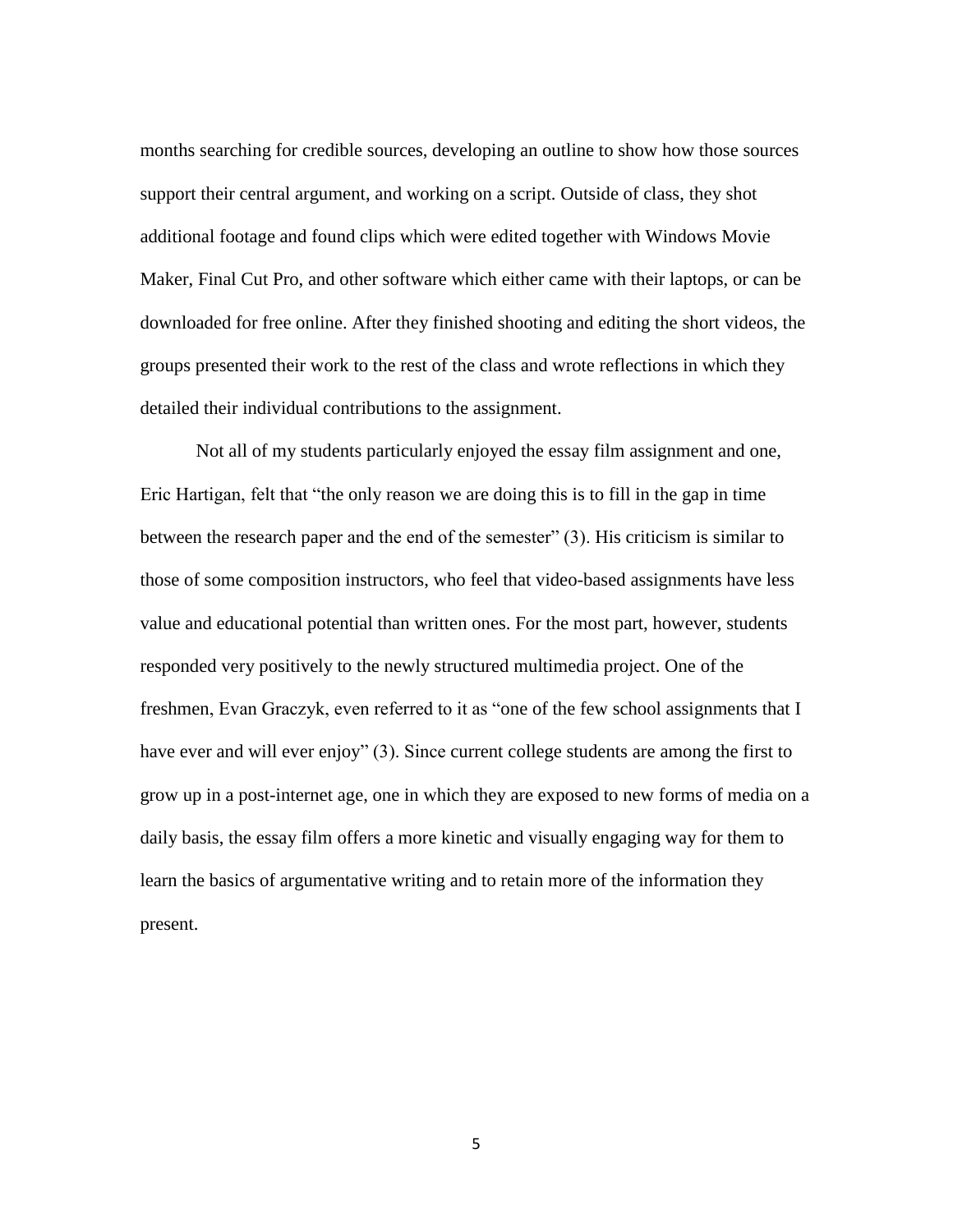#### FILM AS AN EDUCATIONAL TOOL

Many scholars have addressed how contemporary students who have grown up in this media-saturated environment respond positively to visual assignments as opposed to traditional written ones. Katherine Hayles, with her article "Hyper and Deep Attention: The Generational Divide in Cognitive Modes," states that "networked and programmable media are part of a rapidly developing mediascape transforming how citizens of developed countries do business, conduct their social lives, communicate with one another, and—perhaps most significant—think" (187). Her article proposes that changes in the brain chemistry of students should prompt educators to turn to new media, with an emphasis on the visual, as a more kinetic and engaging pedagogical practice. Gunther Kress, in "English at the Crossroads," claims that "the visual is taking over many of the functions of written language" and that "this shift may lead to a fundamental challenge to the form which is perhaps most typical of speech, namely narrative, and its replacement by the visual/spatial display" (68). The essay film, with its emphasis on the visual, offers composition instructors a valuable tool for adjusting to the needs and demands of students in this post-digital environment.

The use of film as an educational tool has frequently proven successful, dating back to the earliest years of the medium. Robert Sklar, in his seminal book *Movie Made America*, references early psychological studies which indicate that film viewers are likely to retain the information they view because of the rapid succession of still images.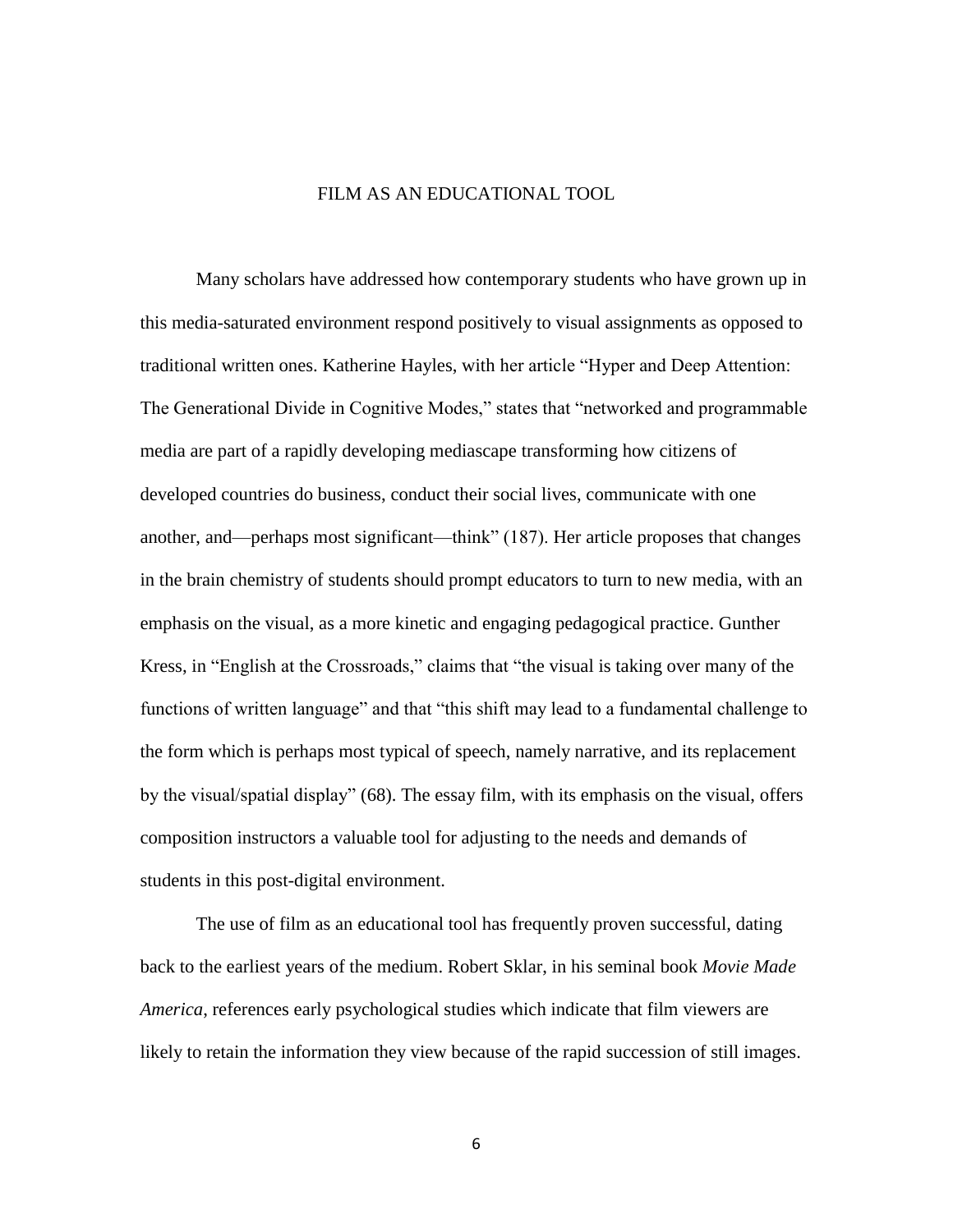Hugo Munsterberg, a psychologist who studied the impact of filmed images on the mind, concluded that "we learn to make the mental and visual adjustments so that what we see accords with our notion of reality; we give to the movie image what in technical fact is not there, and we experience depth and movement because our mind requires them" (Sklar, 125). French philosopher Henri Bergson developed a similar theory about the educational possibilities of film, that the images perceived by viewers "remain still until we give them motion by our process of thought, setting them moving as a projector does and creating an imitation of living reality in our minds" (Sklar, 48). Since the process of film viewing requires subconscious brain activity, viewers are more likely to remember information they process through a visual medium, which may explain why so many people claim to have learned more about WWII from the Discovery Channel than they ever did in a history class.

Although the use of film to convey information has been frequently explored by academics, the pedagogical value of film-making has received less attention. Since the viewing of a video allows for the increased retention of information, the constant viewing of one visual source (which is necessary in the editing process) should ensure that information will be retained by students for much longer than the passive watching of a film permits. While making their essay films, the students in my classes had to observe their sources, whether visual or text, over and over as they edited their projects, so that their reflections and in-class presentations displayed a superior knowledge of various topics. They were also able to enhance their rhetorical skills by appealing to the emotions, logic and ethics of viewers as they sought to convey their information in the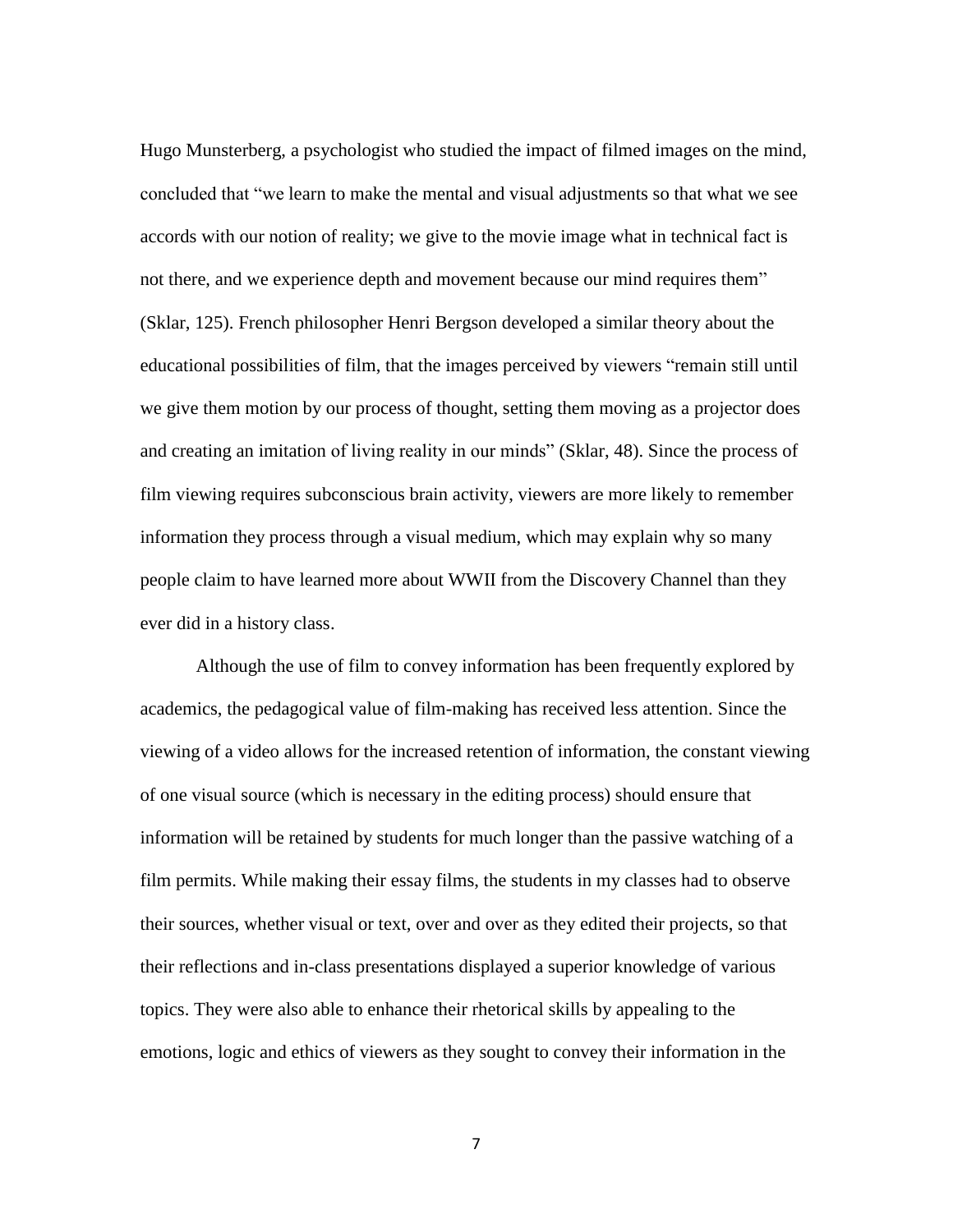most effective way possible. By applying an essayistic structure to the multimedia assignment, my students indicated that the essay film can help composition instructors adjust to the post-digital academic environment.

One reason film has been underused as an educational tool in the past is that the cost of film stock, editing equipment and other aspects of production ensured that even the smallest scale production would require a substantial budget that few students could afford. What Sklar speculated as "a remarkable event in human history," in which "American men and women could give up their roles as passive spectators before the motion-picture or television screen," has finally come to pass with the development of digital cameras and editing equipment that have made production easier and more affordable than ever before (317). Digital cameras like the HD-DSLR offer image quality far superior to older tape or CD based devices, while editing equipment has also become more accessible, with programs like Final Cut Pro and Adobe Premier used by professional and amateur filmmakers alike. It is now feasible for students to shoot footage with their webcam, rip additional video or mp3 files from the internet, and edit it all together on their laptops. For those who are less savvy with new technology, university media centers with employees who are well versed in digital production are on hand to assist with the various stages of development.

An essay by Elizabeth Coffman, "Documentary and Collaboration," further explores how the rise of digital technology had made shooting and editing video more accessible to non-professional filmmakers. As she details the growth of non-fiction filmmaking collectives in America, Coffman notes how "much of the world has gained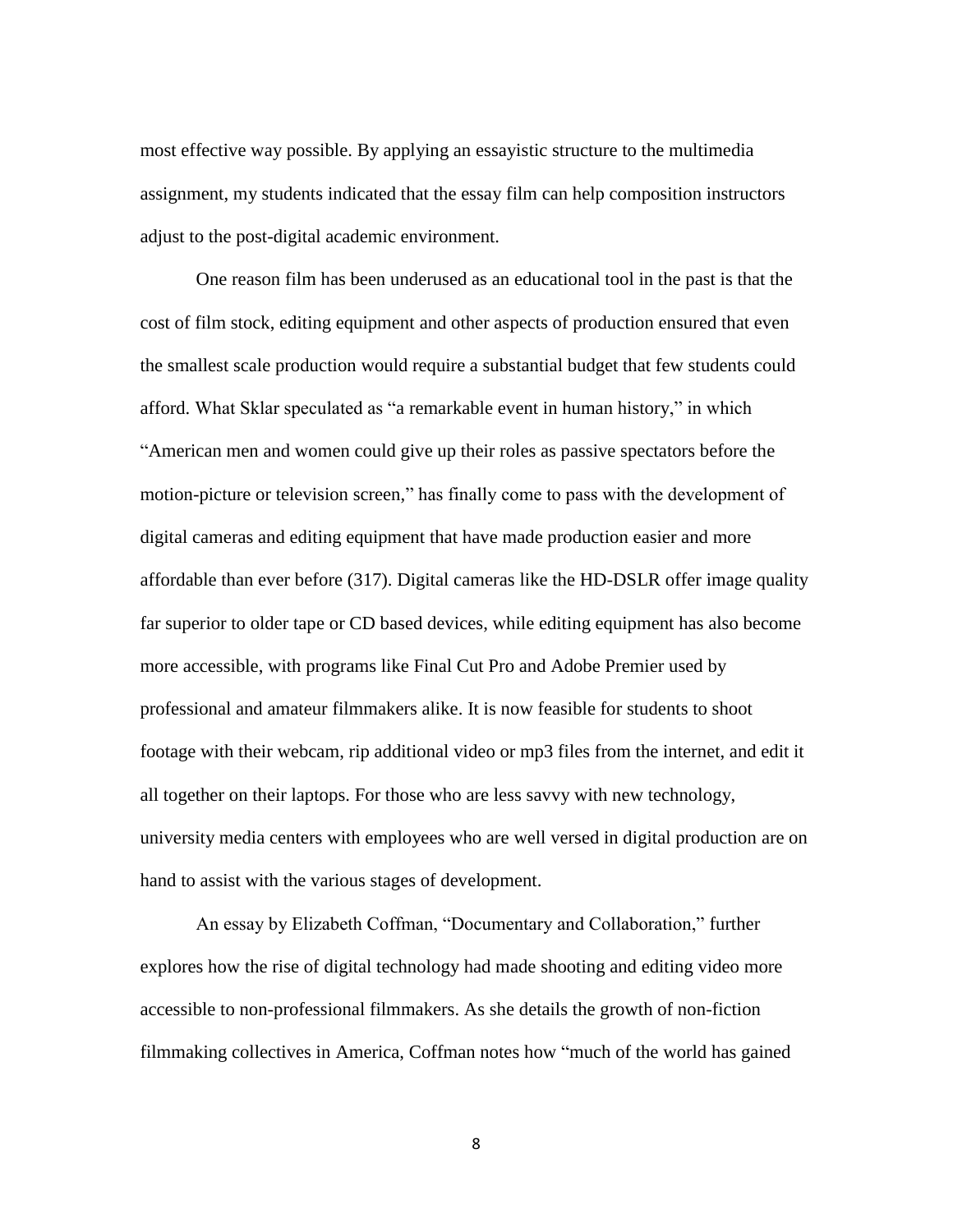access to lower-cost video equipment, to the Internet, and to uploading content on sites such as YouTube or MySpace," which has prompted the growth of cinematic communities in which socially committed groups use film to address social issues which may be too regional or subversive in nature to be presented in monoform media (62). Coffman addresses not only how the cost of production has declined, but also how the problem of distribution has been resolved by websites like YouTube. Not only can groups make films in which they state and develop an argument, they can also find an international audience by uploading their video essays to the internet.

The relatively unregulated space of the internet opens the possibility for alternative perspectives that stand in opposition to those presented in media outlets like televised journalism and narrative cinema. For the most part coverage of real-world events by news channels like CNN or Fox News may promote alternative perspectives, but given that those news outlets are owned by major corporations their information will almost always reflect a dominant ideology. Even documentary films, made by professional directors for big studios, are subject to the dictates of monoform media— Michael Moore's *Fahrenheit 9/11* (2004) may have stirred controversy among conservative groups, but it still reflected a perspective sanctioned by more liberal Americans. Students who make essay films for the purpose of a grade rather than commercial gain are much less restricted in their choice of topics and their personal perspectives, while they also can address pertinent local or regional issues which escape the lens of mainstream media.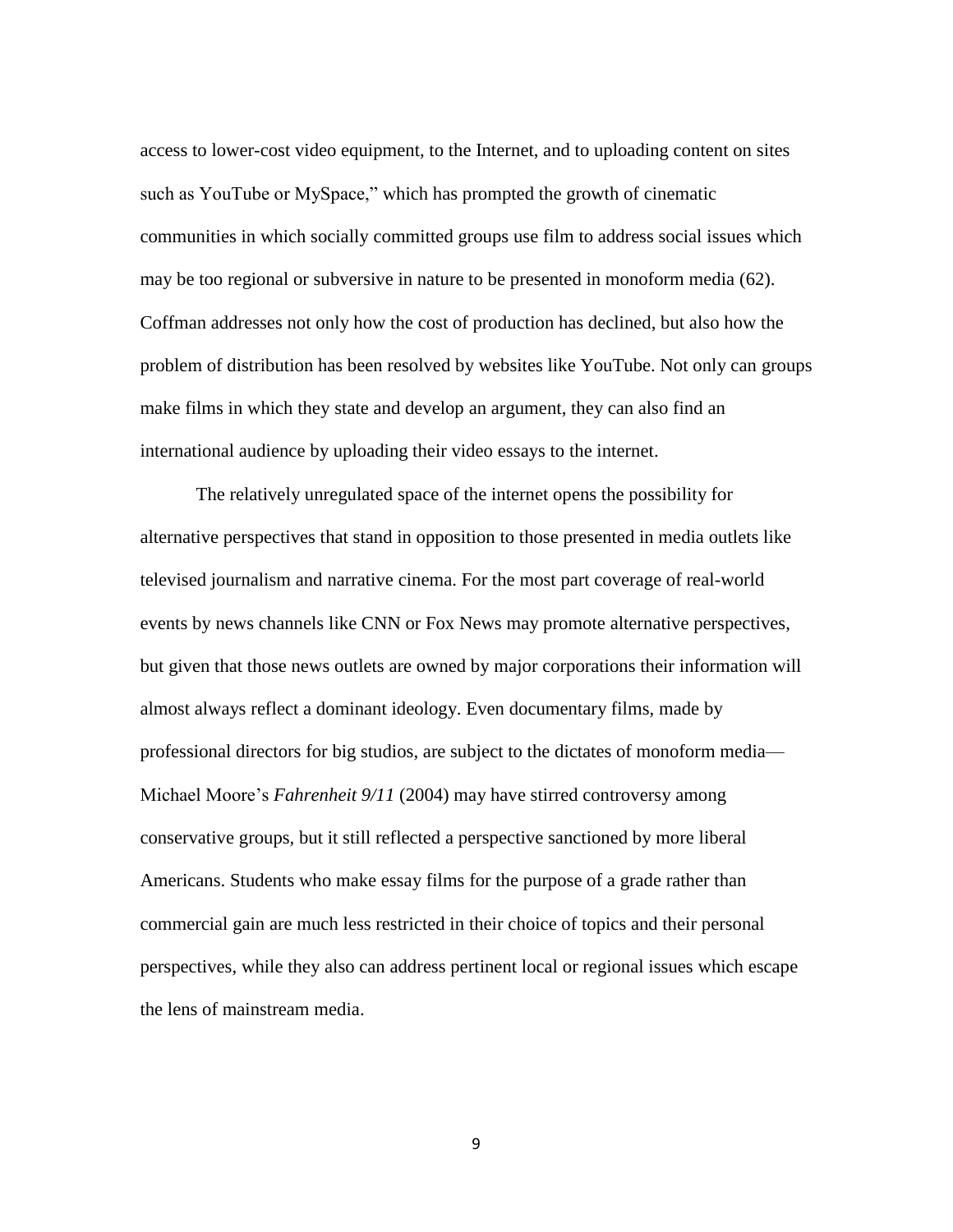Another reason for the neglect of film as a pedagogical tool is the dominance of narrative cinema, of the style manufactured in Hollywood, and its association with capitalist gain. Critics of the essay film, ranging from Hartigan to tenured English professors, associate the cinema only with escapist entertainment, a terministic screen which has influenced criticism on film since its inception over a century ago. In *Movie Made America*, Sklar states that "under slightly different circumstances the motion picture camera and projector might as easily have become primarily instruments of science, like the microscope, or of education," but that "it turned out differently for one fundamental reason: movies developed during critical years of change in the social structure of American life when a new social order was emerging in the modern industrial city" (3). Since the cinema came about in the wake of the industrial revolution, when new innovations were used to increase profits for the individual or group responsible, it was immediately linked with a form that could maximize profits. The association of film with fictional narratives was secured as early as the 1910s, when a number of motion picture studios in Hollywood focused production entirely on conventional genre films with predictable storylines. Hollywood films were designed to make profits for the studios that manufactured them and promote dominant ideology through familiar genres which rarely confronted the audience with pertinent social issues. Although some narrative movies are more socially conscious today, the commercial success of blockbusters like *The Dark Knight* (2008) and *Avatar* (2009) ensures that cinema's association with escapist entertainment will continue in the twenty first century.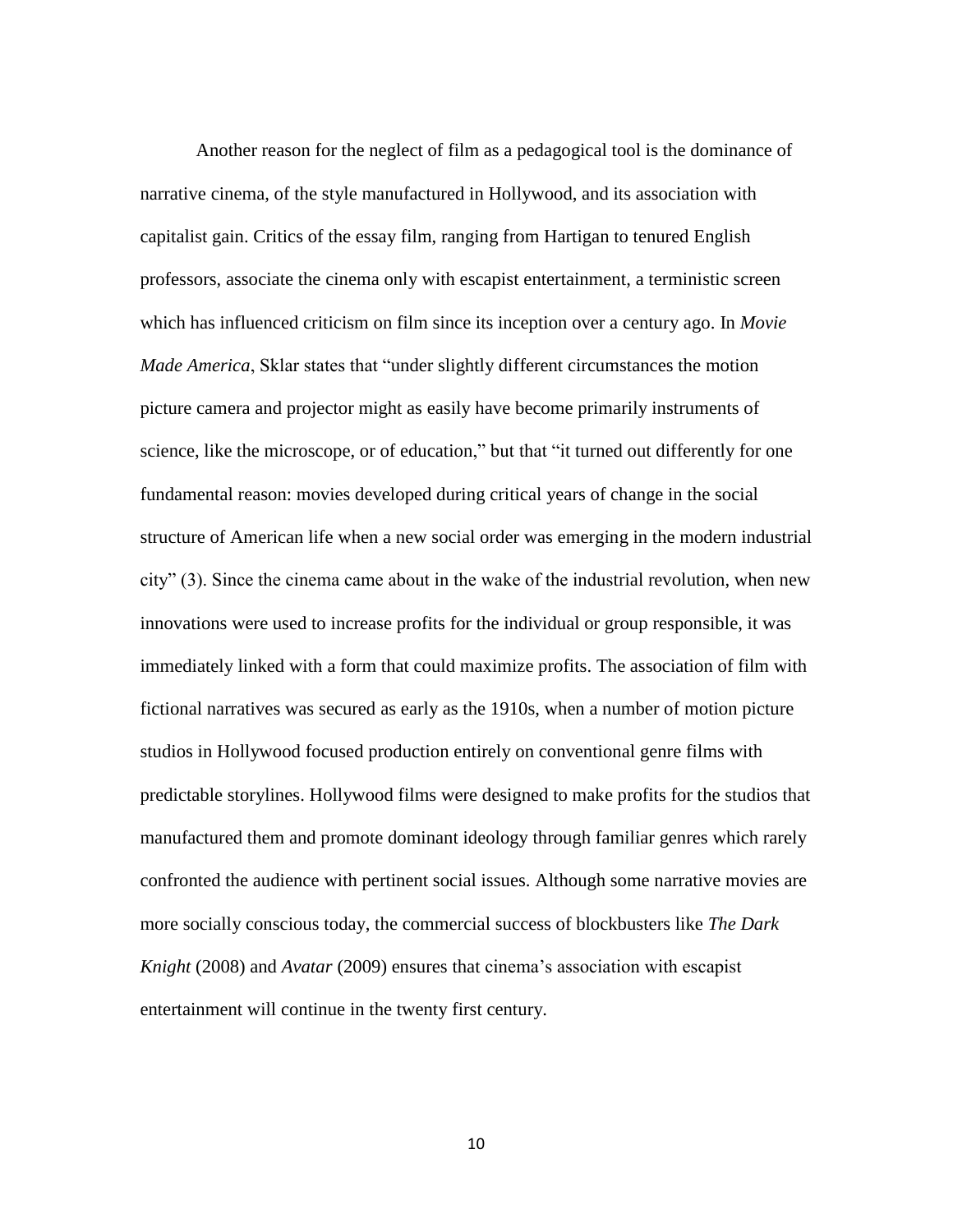Given the continued association of narrative cinema with mindless escapism, it is important to establish documentary as an oppositional form of film-making to both students and educators. Paul Rotha, an important early documentarian and theorist, was particularly critical of fictional productions and states that "the documentary film has an important purpose to fulfill in bringing to life familiar things and people, so their place in the scheme of things which we call society may be honestly assessed" (26). His view of non-fiction film as oppositional to narrative in its depiction of historical reality is shared by later theorists like Bill Nichols, who claims that "at the heart of the documentary is less a story and its imaginary world than an argument about the historical world" (111). The documentary's purpose is not to coldly relate historical facts, but to offer a perspective on real-world events with a goal of fostering identification among viewers in the same way written essays do.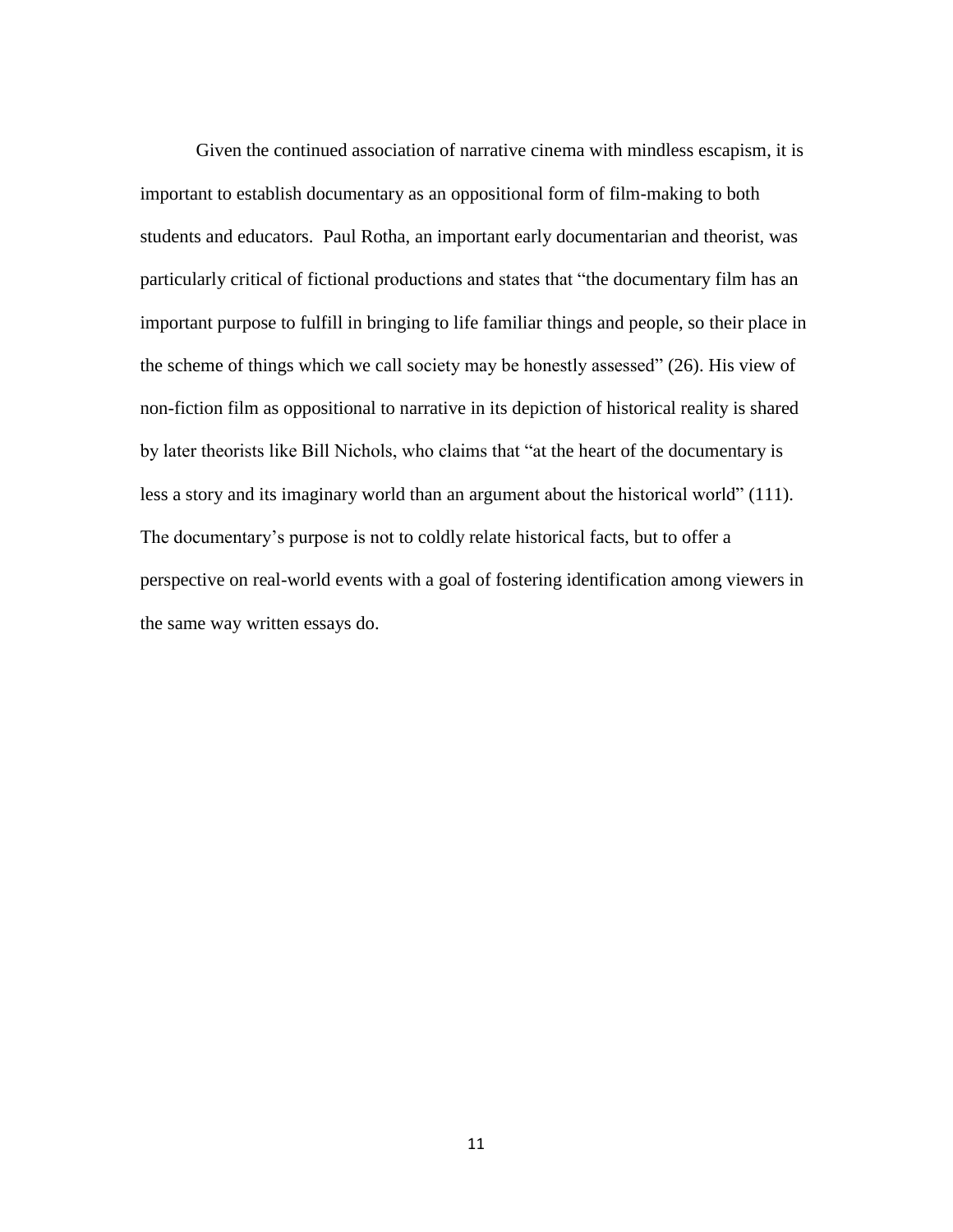#### DOCUMENTARY

Though Robert Flaherty, who made silent films in exotic locals like *Nanook of the North* (1922) and *Moana* (1926), may have been the father of the documentary form, non-fiction cinema's link with argumentative writing more accurately begins with the British pictures produced by John Grierson in the 1930s. Rotha, who produced and directed a number of films for one of Grierson's units, explores the importance of the British Documentary Movement in his book on the subject, *Documentary Film.* He memorably states that "the commercial success of cinema has led many of us to believe that the value of a film lies in its power to create immediate sensation," a belief which "has done incalculable harm to cinema and transitory good only to its exploiters" (26). His criticism of the sensationalist nature of narrative film is followed by a subsequent praise of documentary as an oppositional form of cinema which "has materialized largely as the result of sociological, political and educational requirements" (105). Whereas fictional movies promote conformity to dominant ideology with storylines that rarely address pertinent issues, the purpose of documentary is to critique culture and propose solutions to problems faced by a certain group of people.

The difference between documentary and fictional cinema was later explored by Nichols in *Representing Reality*, one of the first books to detail the use of rhetorical appeals in non-fiction films. Nichols notes that "evidence of and from the historical world may appear in either fiction or documentary film and may have the same existential bond to the world in both," but that in fictional films "it supports a narrative; in [documentary]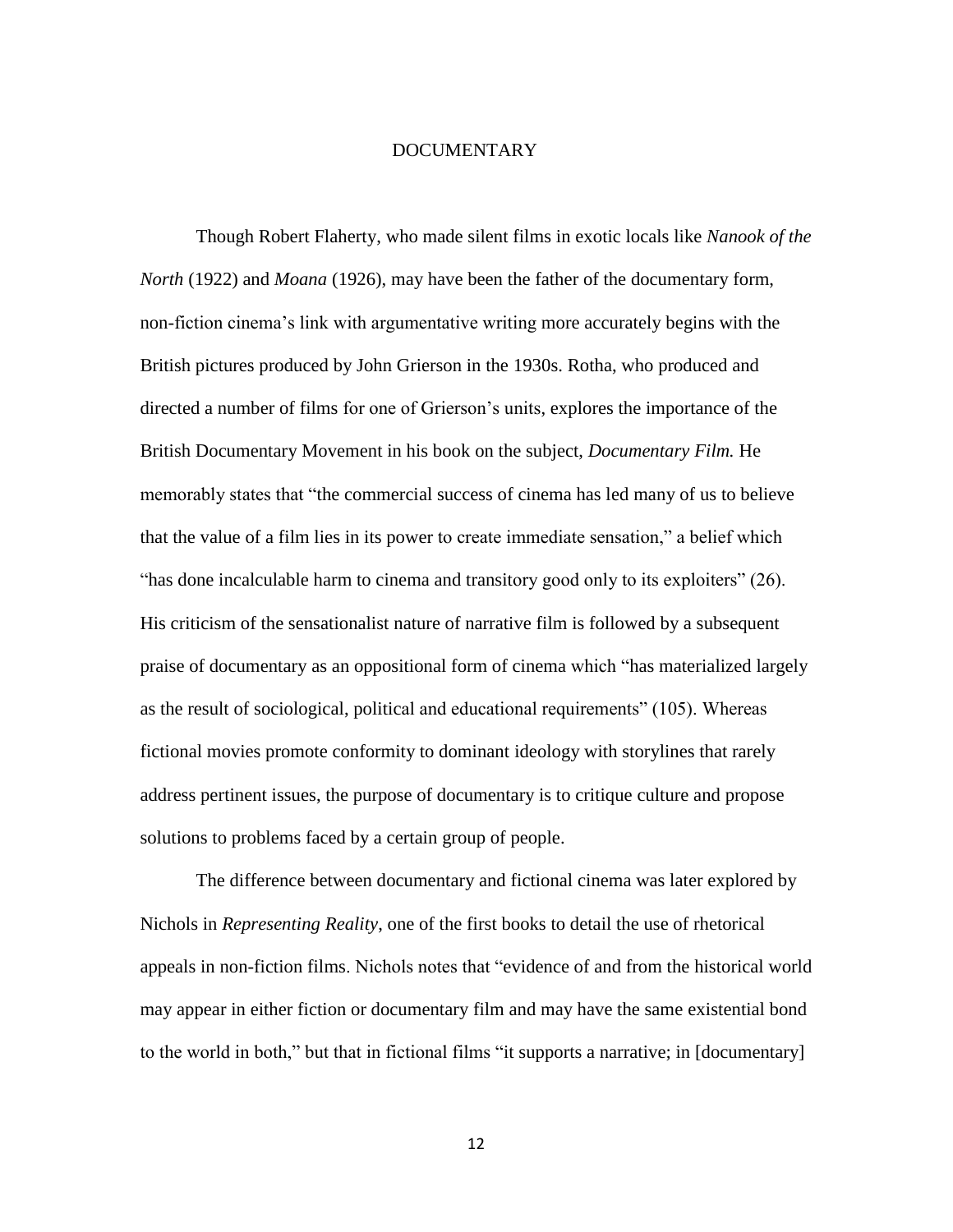it supports an argument" (116). References to the real world may enhance the authenticity of a fictional movie, but the world's purpose in documentary is as evidence to support a particular perspective about historical events and to encourage viewers to identify with the film-makers' take on a particular issue. Early examples of this thesis-driven style of documentary produced by Grierson include *Night Mail* (1936), about the British postal service, and Humphrey Jennings' *Fires Were Started* (1943), about the heroic actions of firefighters during the Blitz. Those films, along with countless others made by the GPO, helped to educate the British public on important issues and to provide perspectives that reflected the beliefs of the filmmakers.

Rotha, along with other documentary theorists like Brian Winston, attributes the growth of the documentary form to Grierson, who had the "good sense" to establish units in a number of different nations and then, "once he has nourished the sprout, to let the tree grow where it list" (331). Grierson's reputation as the Johnny Appleseed of nonfiction film production stems from his decision to set up units in England, New York and Canada, where he taught local filmmakers basic documentary principles which differentiated those films from "other sorts of factual cinema, such as the newsreel, the travelogue or the scientific/nature film" (20). What most sets documentary apart from other non-fiction forms, notably televised journalism, is the necessity of a strong central argument. Winston champions Grierson as a role model to later documentarians, while educators who look to incorporate the essay film into their lesson plans should also look to his pioneering work for guidance. Just as Grierson once moved from nation to nation to help local filmmakers establish documentary units, composition instructors can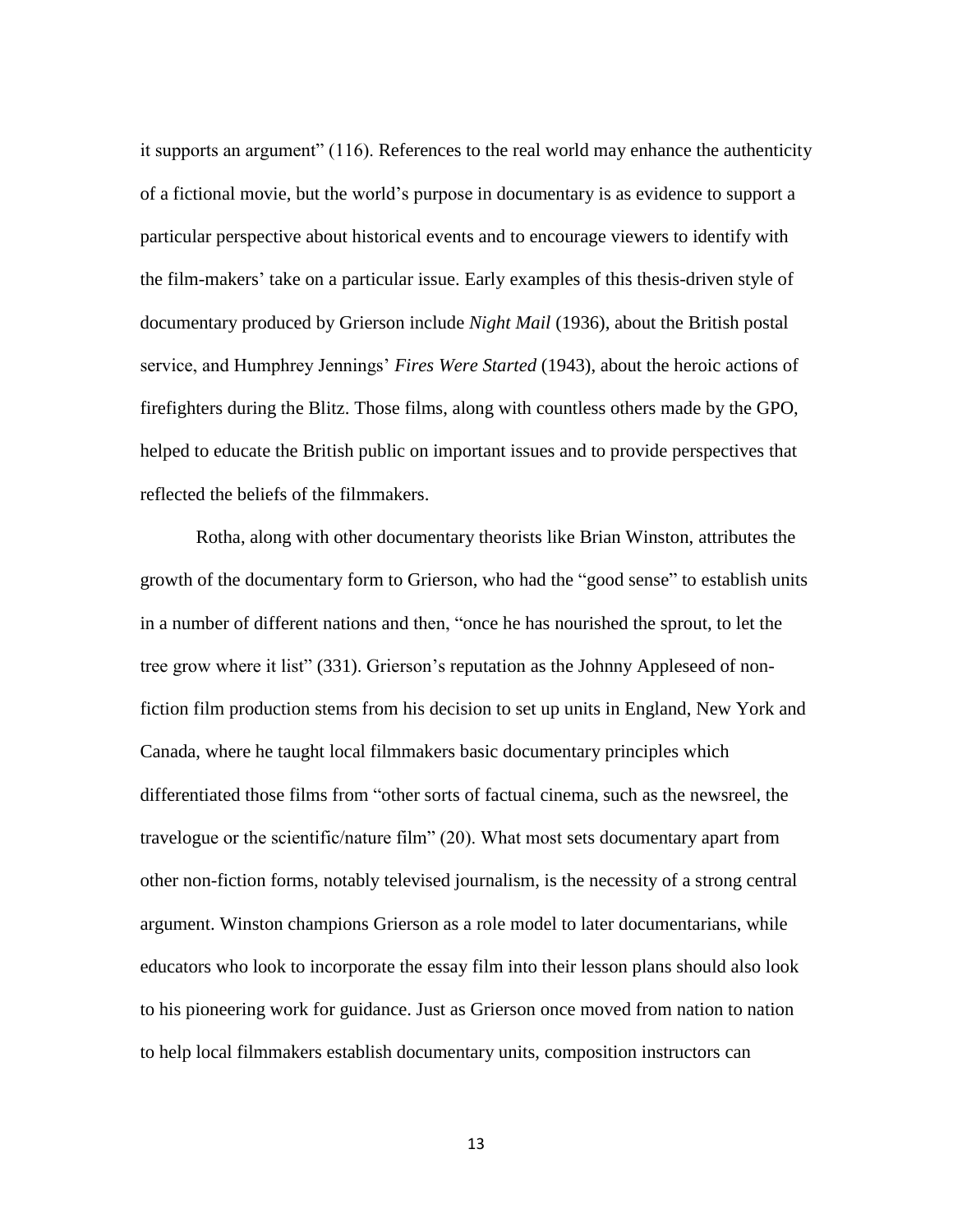introduce the essay film as a means for students to express opinions and deal with problems outside the scope of monoform media.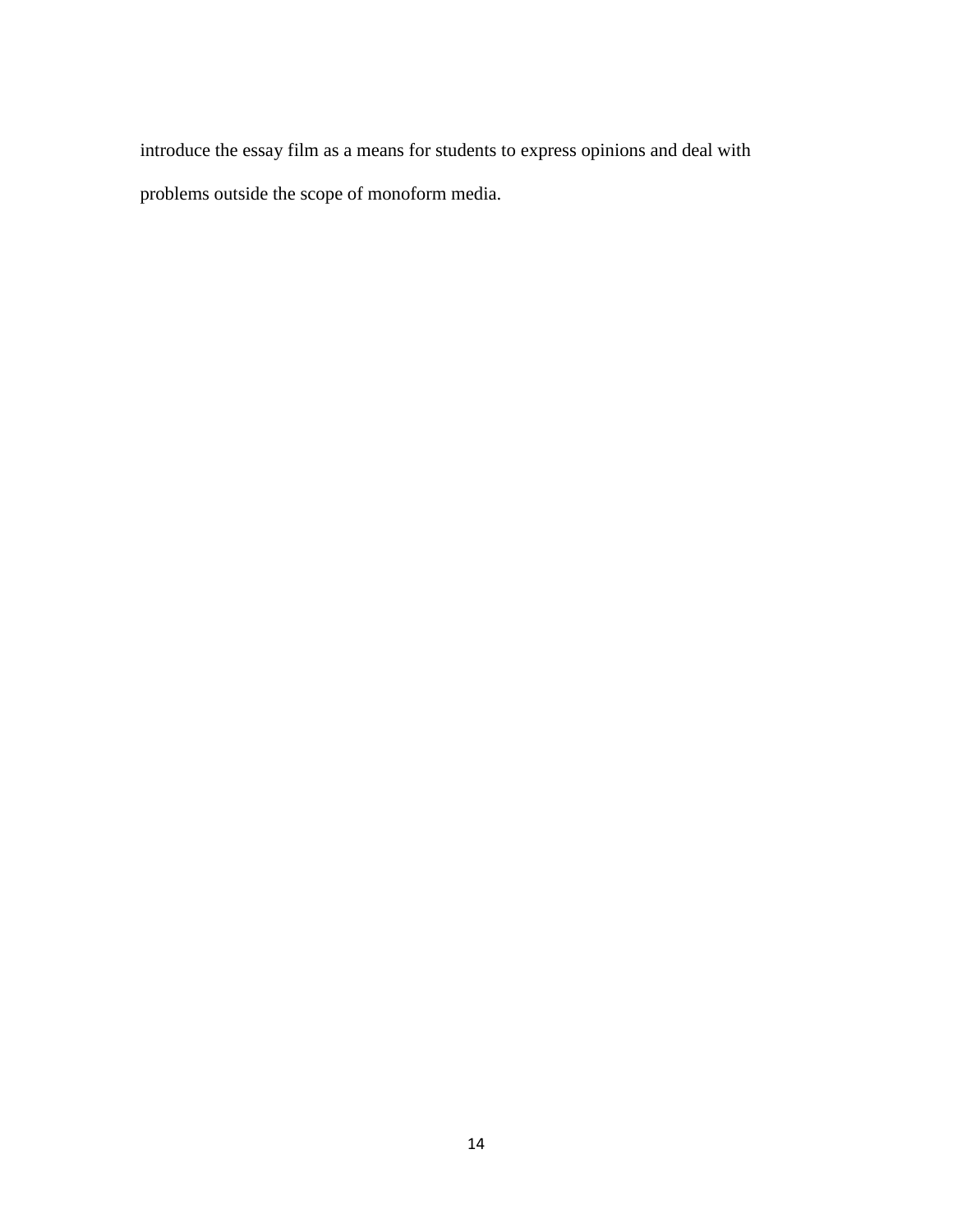#### OBJECTIVITY IS IMPOSSIBLE

One of the most significant principles established by Grierson is the difference between documentary film and journalism, as represented first by newsreels then televised reports. Winston, in *Lies Damn Lies and Documentary*, explores how the journalistic standard of objectivity violates Grierson's definition of the documentary form as "the creative treatment of actuality," which holds that the subjective presence of the filmmaker is as important as the information presented (4). He states that "documentaries, like journalism, have an elevated need to tell the truth if they are to maintain their integrity; but, far more than journalism, they are also vehicles for personal selfexpression" (126). Since the purpose of essayistic documentary is to express a particular viewpoint, to use rhetorical appeals to foster identification among viewers on a specific topic, the demands of objectivity placed on journalists should not extend to documentarians. Whereas journalism is related to history, given the attempts of reporters to relate real events as public knowledge, essayistic cinema is more closely tied to composition, with the purpose of using real-world incidents to shape a particular interpretation of those events from the perspective of the filmmaker.

Though the subjective nature of documentary initially makes the form appear less direct or honest than journalism, the impossibility of objectivity in modern media makes it more ethical. Each cinematic representation of reality, whether presented as a documentary or on the nightly news, features subjective choices in which the camera placement, editing, commentary, and other elements shape a particular version of reality.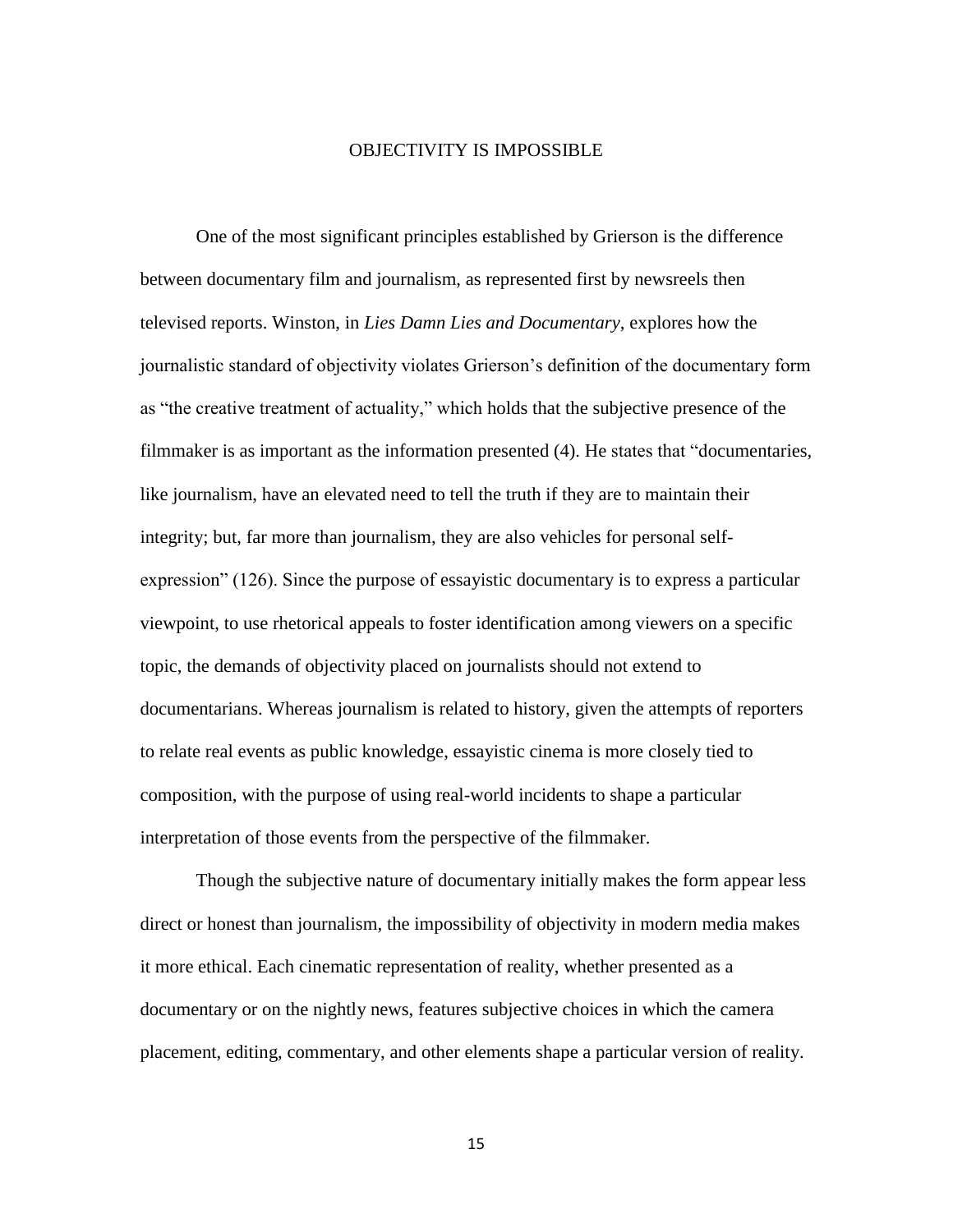As Winston claims, "documentary-makers claiming not 'to edit reality' need to be treated with a great deal more caution" than those who admit that each film works as a terministic screen in which one perspective is privileged over others. Rotha also wrote about the need for subjectivity in non-fiction cinema, stating that "documentary may prefer the unarranged scene and the unrehearsed action but this does not, I think, rule out the license of arrangement if a greater emotional effect can thereby be gained" (151). Reenactments and speculations about real events are acceptable in the documentary medium as long as they are properly labeled as such by the filmmakers and work to advance the argument—as was the case with *The War Game*, which uses facts and interviews to shape an apocalyptic view of England after a nuclear attack.

The subjective nature of non-fiction cinema is what relates documentary more closely to composition, among other English courses, than history or journalism. Like documentary filmmakers, students in composition classes are asked to support their perspective on a specific topic through expert testimonials, established facts, theoretical statements, and other forms of credible evidence. The primary difference between conventional papers and those projects is the strong emphasis on the visual in essay films, which helps to strengthen the central argument more than words alone. Alain Resnais' Holocaust documentary *Night and Fog* (1955) contains actual footage of Nazi death camps taken by Allied soldiers following the liberation, with images of mass genocide that greatly strengthen his statement about the evils of fascism. Errol Morris' multiperspective reconstructions of the crime scene in *The Thin Blue Line* (1988), coupled with his use of interviews and documents related to the case, made his film so effective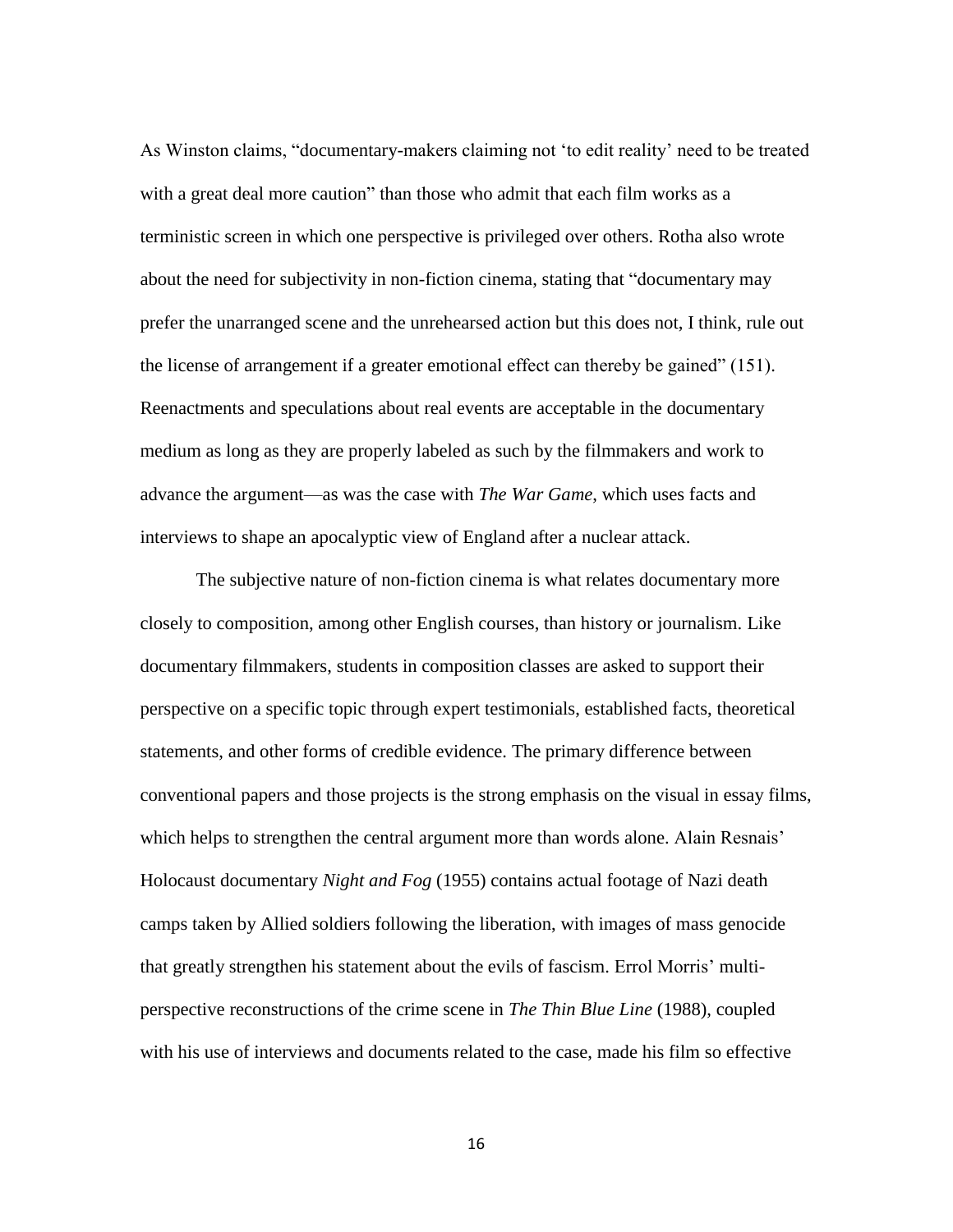that an innocent man, Randall Adams, was cleared of a murder charge and freed from prison. Those films, along with other documentaries, offer an effective combination of text and visuals that establish a perspective, whether the topic is the mass murder of Jews in the Holocaust or problems with the Texas legal system.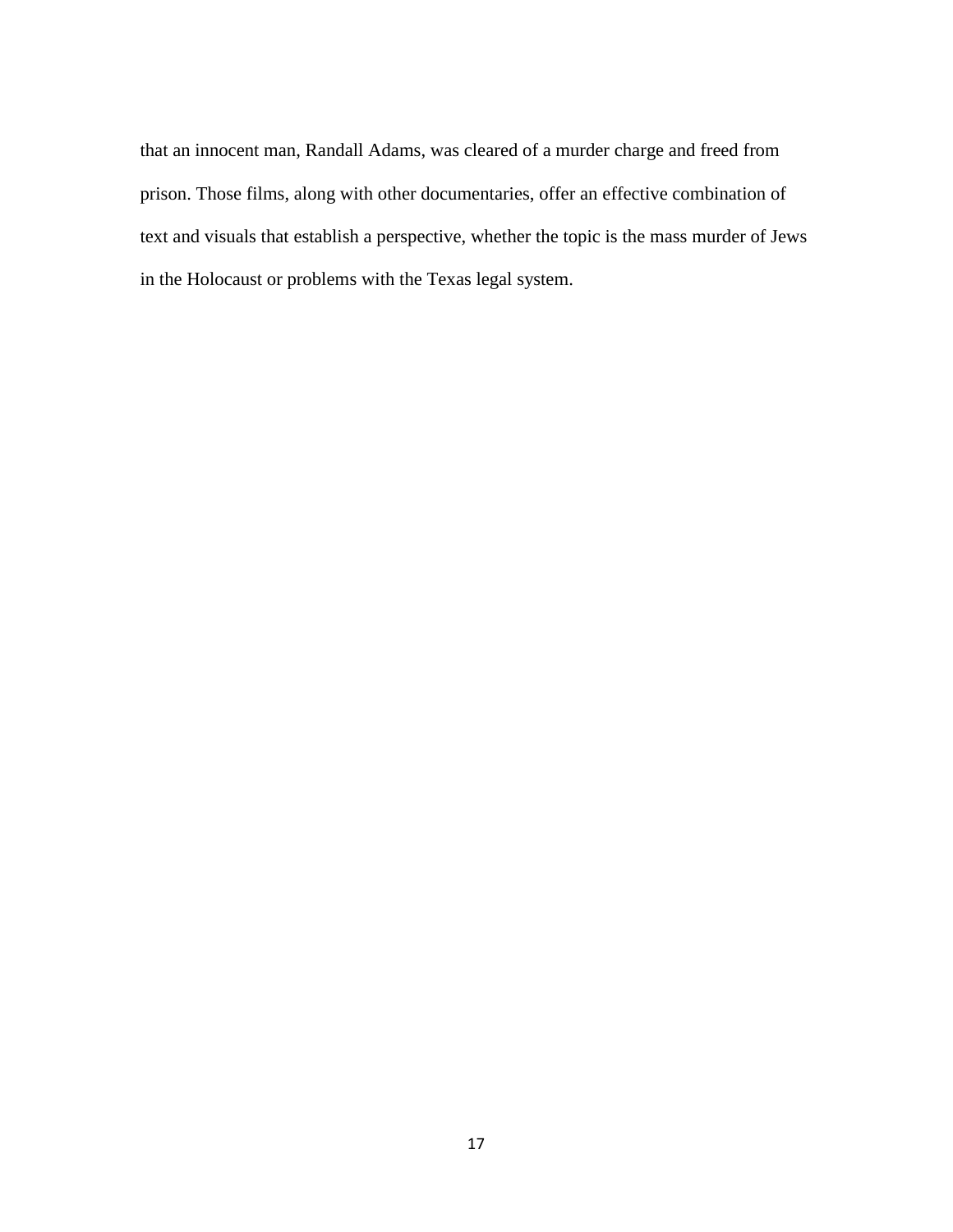#### DOCUMENTARY STYLES

The four styles of documentary defined by Nichols in *Representing Reality* are the expository, observational, interactive and reflexive. Though it is possible to divide these into sub-categories, and the potential for overlap between styles is inevitable, those four approaches prove useful as a classification system to define both professionally-made documentaries and student projects. Timothy Corrigan's *The Essay Film*, one of the first books to fully explore the essayistic nature of documentary, also features a classification system which corresponds with that defined by Nichols and is useful as a guide of potential approaches for students assigned to make video essays. To understand how these categories will help composition instructors add structure to multimedia assignments, it is important to examine each of the styles individually and how most nonfiction films, ranging from professional documentaries to short student projects, can be identified within them.

The traditional documentary is known as the expository film, in which the documentarian introduces a problem and offers solutions through facts, statistics, commentary, and real-world footage. Nichols characterizes this approach as featuring "voice-of-God commentary and poetic perspectives sought to disclose information about the historical world itself and to see that world afresh," which is similar to the early style of thesis-driven cinema pioneered by Grierson and Rotha in the 1930s (32). Nichols is critical of this style, since the problem/solution format leaves little room for alternative perspectives and prompts viewers to access the argument through the same terministic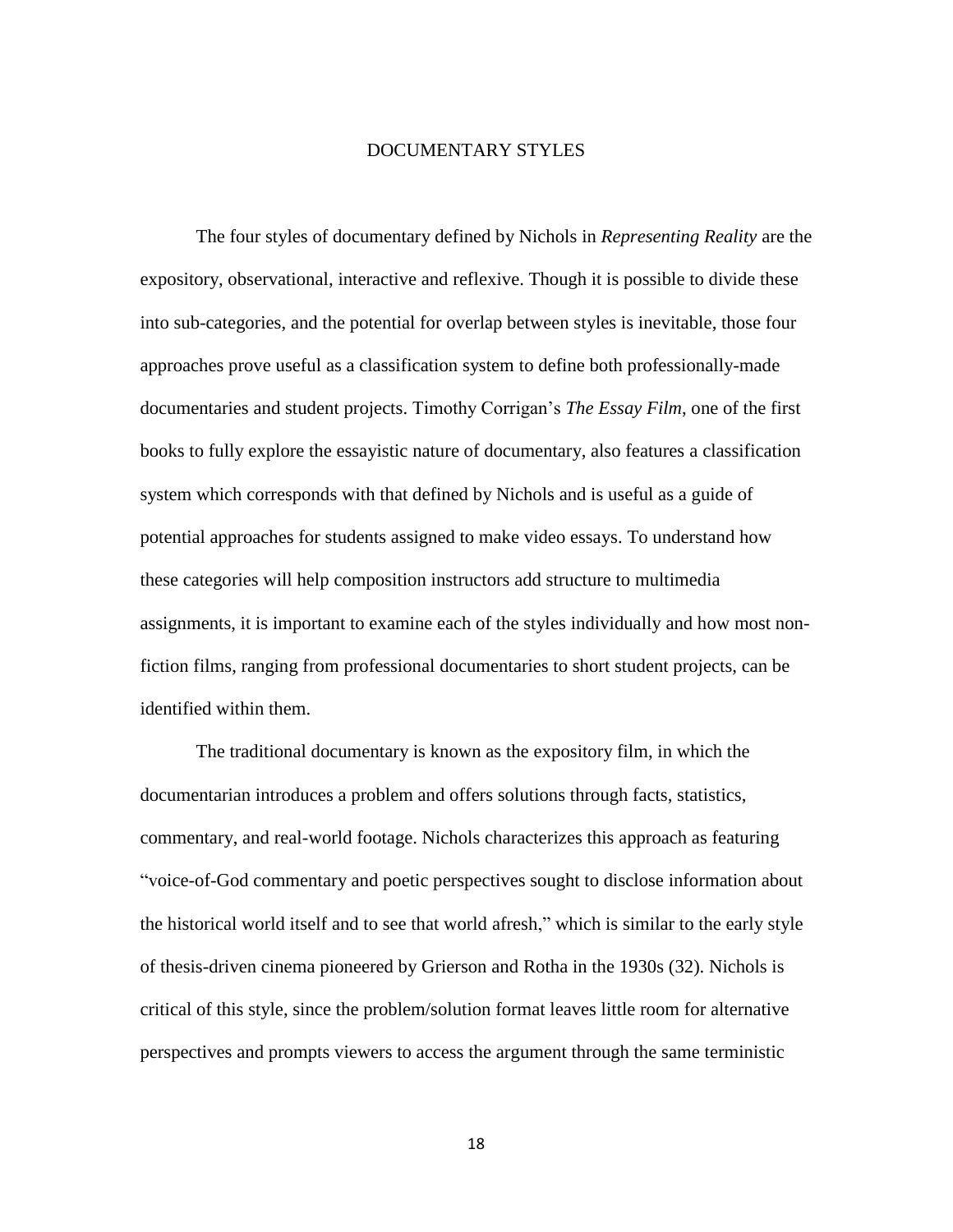screen present in journalism. Winston is also critical of exposition films, given their attempt to "disguise documentary as journalism" and attempt an objective, one-sided account of events that viewers presume to be accurate (42). This style of documentary has fallen out of favor with many critics and theorists, but continues to thrive when the primary purpose of filmmakers is to make one perspective dominant. Davis Guggenheim's *An Inconvenient Truth* (2007), in which Al Gore addresses the dangers of global warming, helped to educate many viewers about climate change, while Lucy Walker's *Countdown to Zero* (2010) similarly disillusioned audiences who felt that the dangers of nuclear warfare came to an end with the collapse of the Soviet Union. These films, along with many others, introduce an issue that the filmmakers feel has been neglected by modern society and attempt, through rhetorical appeals, to prompt the viewer to action.

Corrigan describes the expository style as an "essay as editorial," in which the primary goal is "not only to activate a thinking subject before the empty screen but also to propel that thinking as an intellectual and concrete action within the historical unfolding of events" (164). The goal of each film is to propel viewers to action—in *An Inconvenient Truth* viewers are asked to adopt a more eco-friendly lifestyle, while in *Countdown to Zero* and *The War Game* they are prompted to demand nuclear disarmament from world leaders. The purpose of those editorial/expository films is not to entertain a passive spectator, but to implicate the viewer as an active agent who must take steps to solve a particular problem, whether it's global warming or nuclear warfare. Some of these films, like *An Inconvenient Truth*, even provide information on how the viewer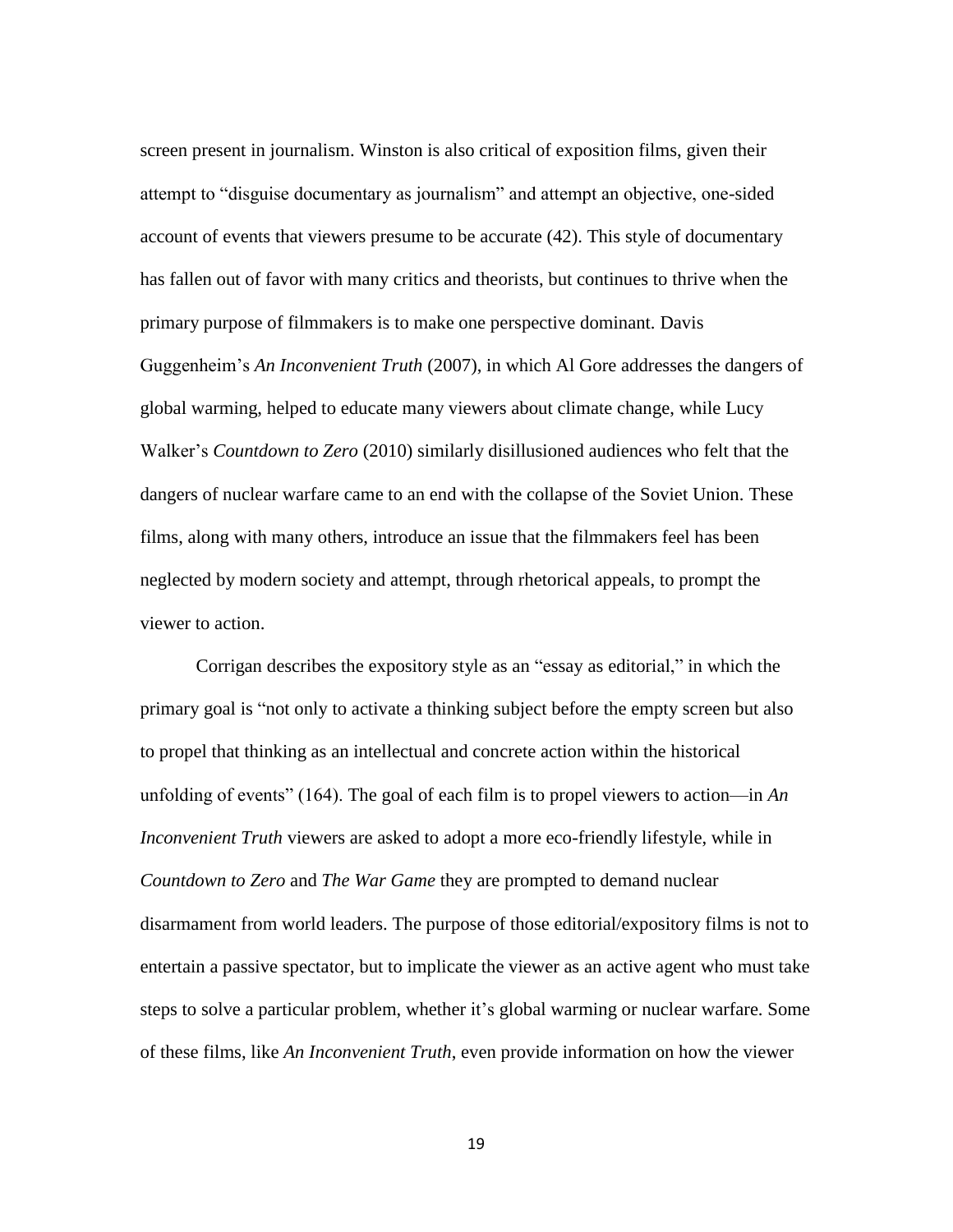can get involved in their credits--to join an activist organization, or petition change from politicians who can alter national policies. Given the urgency of this approach, as well as the similarities with journalism, most student videos will inevitably feature some editorial elements.

One student project from my 103 class which closely resembles the expository approach is "Unhealthy Eating Options in College," which was made by Meghan Weedon, Lamonda Pete, Mitchell Appleby, and Marcus Lawrence. Though their chosen topic, the scarcity of healthy dining options at Clemson University, may lack the urgency of a film about nuclear warfare or climate change, the video was still an effective editorial about a topic that concerns Clemson students but would likely be ignored by mainstream media. The group combined footage of the campus dining halls, factual information related through narration, and interviews with students to strengthen their argument. They even exposed a broken link to the university's nutritional website, which was supposed to have information about dining services. Though their video is unlikely to attract widespread attention outside the Clemson area, it was still a well-developed editorial which can help to raise awareness of the scarcity of healthy food options in Clemson's restaurants and dining halls.

A second video made in the expository style, with a more comedic tone, is "The Truth of Santa Claus and the Effects on Your Kids," which was filmed by Gina Wessinger, Ryan Lyle, Timothy Ahlgren, and Mason Dillard. Dillard tackles the role of a psychiatrist who claims, with academic sources to offer support, that lying to children about the existence of Santa can cause problems when they grow up, including cognitive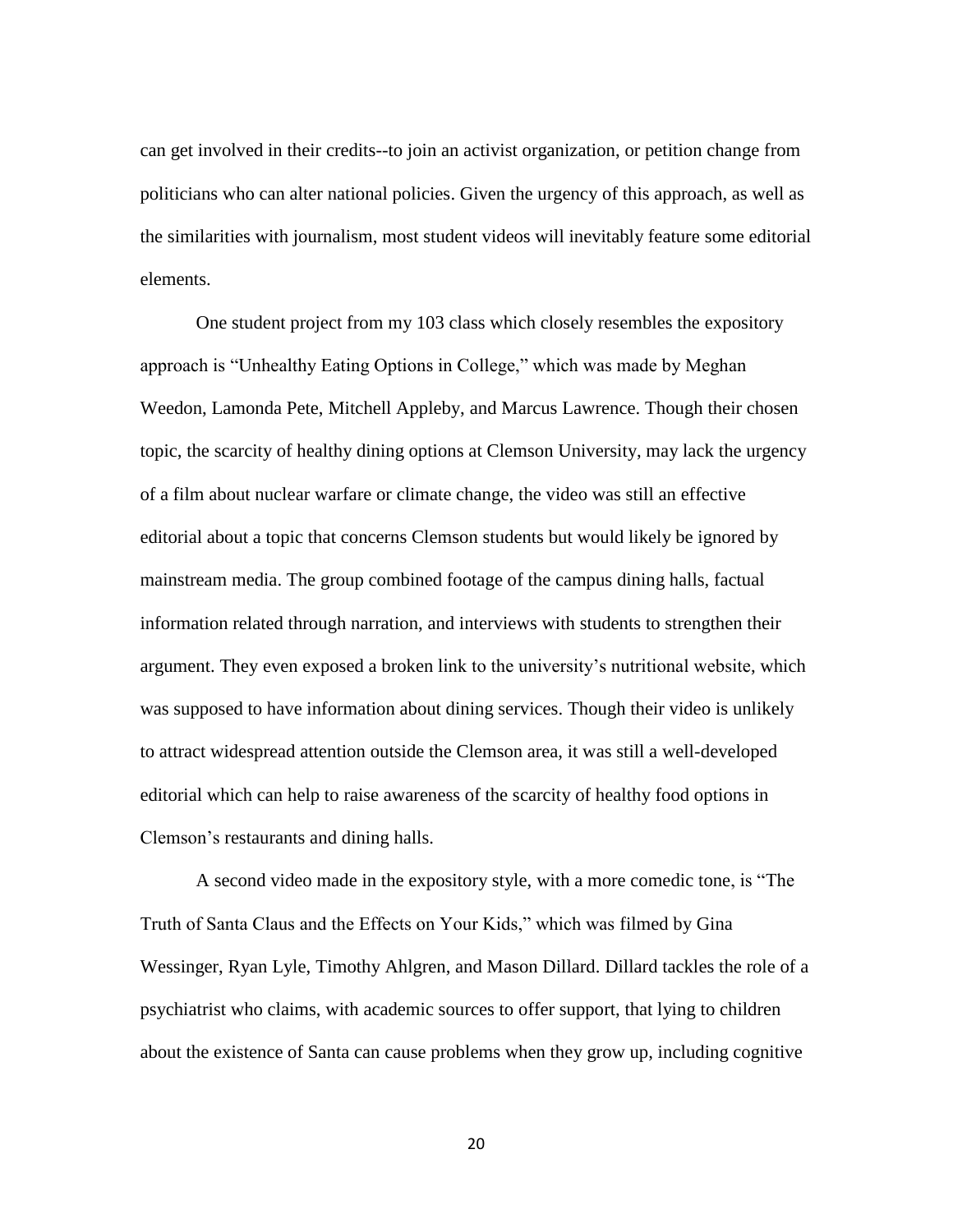dissonance. The video featured fictional scenes of adults who still believe in Santa, statements from former mall Santa-turned-psychiatrist Carl Anderson, and written sources related through narration or on-screen text. Other student projects used editorials to explore topics like the overuse of smart phones, underage drinking, and the difficulty of maintaining a high GPA. The purpose of those videos, like professionally made documentaries, was to compel the viewer to action. Viewers are encouraged to complain about Clemson's dining halls, tell the truth about Santa to children, or campaign for a lower drinking age. Though the student films were less polished or serious than professionally made documentaries, each used similar tactics to identify a problem and propose a solution with the use of statistics, expert testimonials, and other factual information. Although most students chose to work in the expository style, the limited perspective of that approach and its close relation to journalism is problematic. Because of this, students and educators should be encouraged to look to the other three styles for alternative ways to approach topics which still permits the filmmakers to maintain a strong central argument.

The second approach defined by Nichols is the "observational style," which prompts filmmakers "to observe the activities of others without resorting to the techniques of exposition that turn the sounds and images of [the subjects] into accomplices in someone else's argument" (41). This fly-on-the-wall, non-intrusive brand of documentary, also known as Direct Cinema or Cinema Verite, was first popularized in the 1960s by Richard Leacock, DA Pennebaker, and other innovative filmmakers working for Drew Associates. With successful films like *Don't Look Back* (1967) and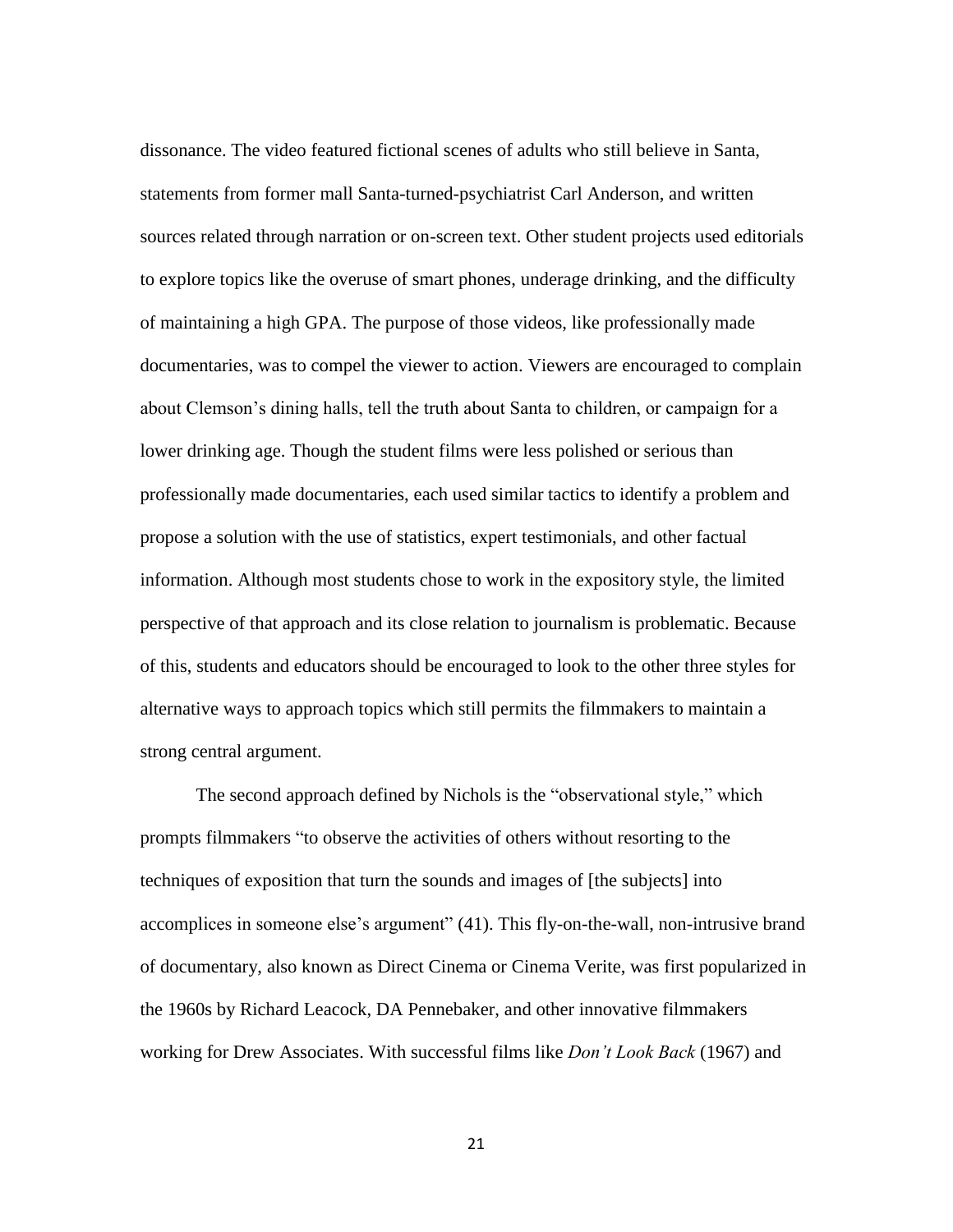Frederick Wiseman's *Titicut Follies* as classic examples, filmmakers moved among their subjects, captured reality as it occurred, and saved all judgments for the editing room. This approach corresponds with Corrigan's definition of the "essay as diary," in which filmmakers record even the most benign events in the hopes of later constructing a nonfiction narrative.

The most obvious example of the diary essay is *Lost, Lost, Lost* (1976), a film compiled by Jonas Mekas from hours of home movie footage which detail his life, and that of his family, after moving to America. Corrigan's definition of the "travel essay," with a focus on events that occur at a set location, is also very similar to this approach, but should be differentiated from the travelogue for its emphasis of theme over location. More recent examples of the observational approach include Pennebaker and Chris Hegedus' *The War Room* (1993), about the first presidential campaign of Bill Clinton, as well as Hegedus' exploration of the rise and fall of GovWorks, *Startup.com* (2001). Those films forsake narration and commentary, so prominent in expository films, so that the primary goal of the filmmaker is to turn the camera on during important, revelatory moments in the lives of their subjects. Only when they edit this footage, choosing what to remove and keep, do the filmmakers make subjective choices as non-fiction storytellers.

Of the student videos from my 103 class that fall into this category, the most significant is "Docu Skit," made by Kevin Kuckuk, Danielle DeMario, Ethan Schaeffer, and Charl Coetser which explores the wastefulness of modern society. In addition to finding news footage of garbage dumps and landfills, the group walked around Clemson after the final football game against Wake Forest to capture video with their smart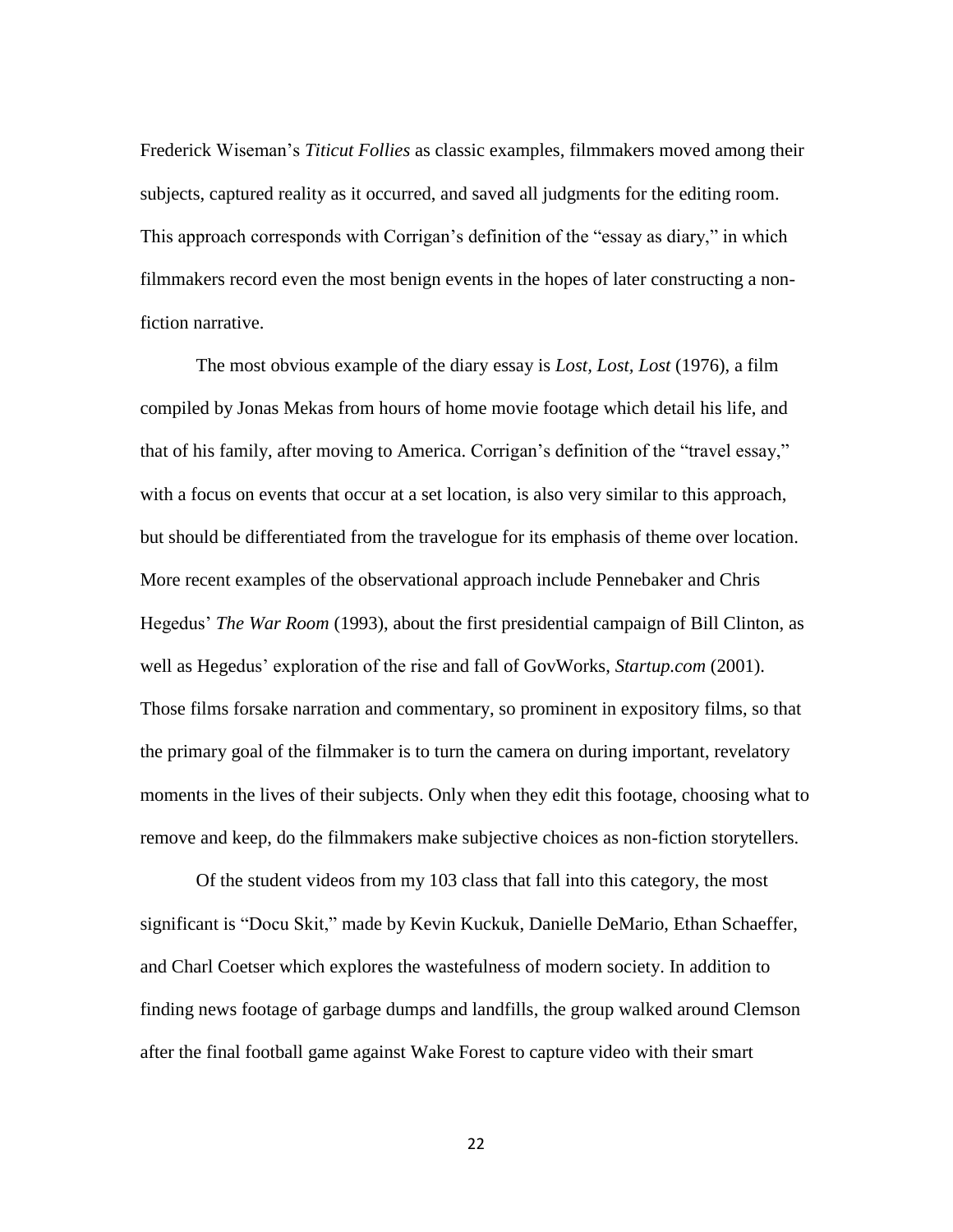phones. They synthesized shots of overflowing dumpsters, post-game clean-up crews, and trash littered all over campus with facts and statistics about the wastefulness of modern society, as well as a brief skit enacted in the cinema verite style in which a trio of students contribute to the problem by throwing away food rather than eating it. "Relationship Problems as a College Student" was made by Justin Sanford, Beau Brown, and Joel Moore, and features verite-style reenactments of relationship problems faced by college students, with the additional use of text sources and visuals to support all claims. Other student videos also bore traces of the observational style and proved effective because of the regional nature of the arguments--the problem they address is *here*, with footage shot on the Clemson campus.

Observational documentaries, whether made by professionals or students, are best characterized by their ability to let footage, rather than extensive commentary, define the central argument. Pennebaker never attempted to stage events for his camera, but instead followed Bob Dylan, Bill Clinton, and his other subjects around long enough to capture enough real life on film so that his argument about each subject could be developed in the editing room. My students, similarly, didn't stage a football game to emphasize their argument about the wasteful nature of modern Americans, they were just on hand with smart phones to capture footage of post-game clean-up crews and overflowing dumpsters. The non-intrusive nature of Direct Cinema makes it the most objective form of documentary, with the actions of subjects and footage of revelatory images used to make an argument without commentary. Yet the style also limits the extent that filmmakers can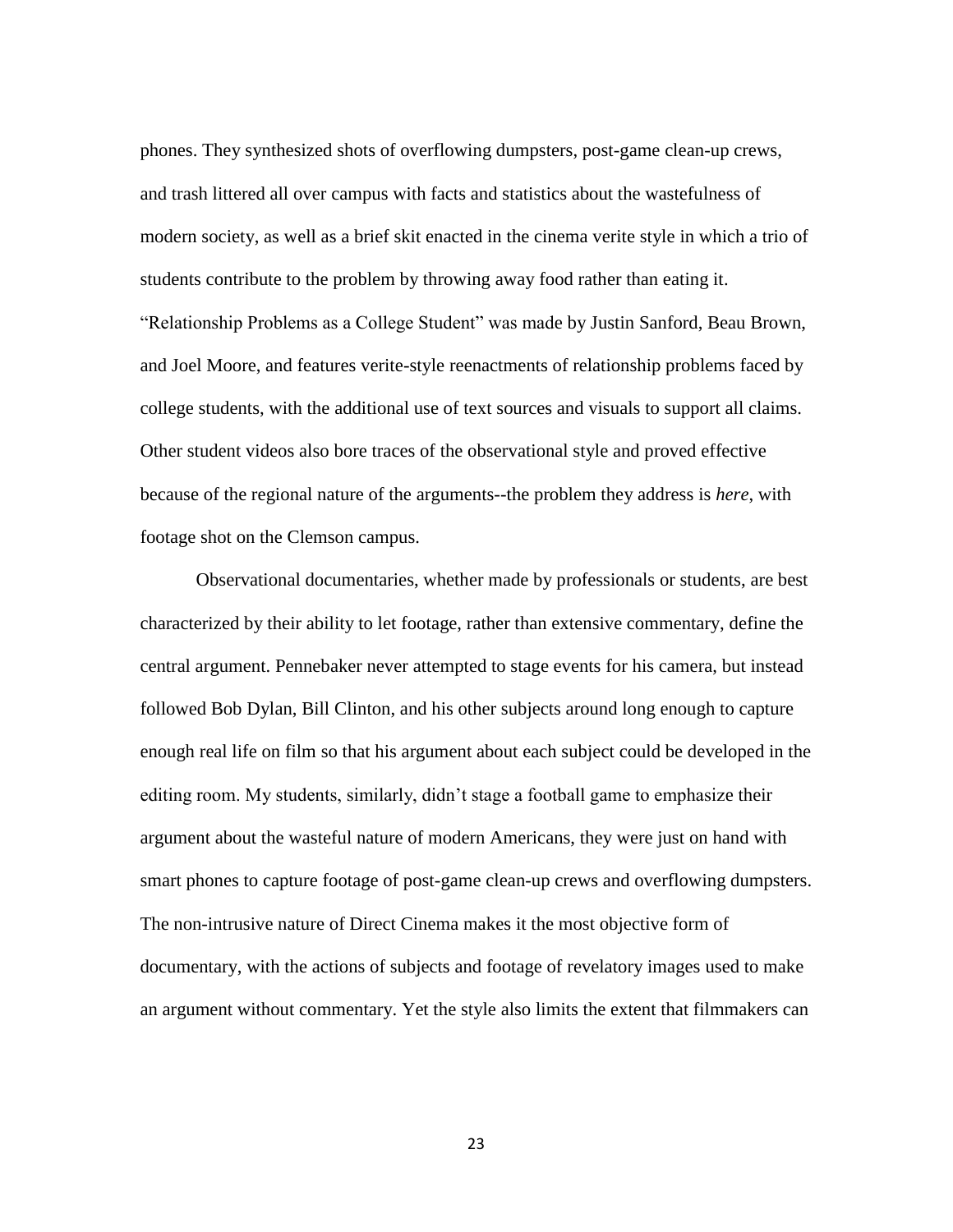present their vision on-screen, and because of this is less effective as a form of essay than the interactive or reflexive approaches.

The third documentary mode defined in *Representing Reality*, "the interactive style," is one which "extends beyond passing acknowledgments to the point where the dynamics of social exchange between filmmaker and subject become fundamental to the film" (50). The most obvious examples of the interactive documentary are the exposes of Michael Moore, who aggressively confronts subjects like former GM president Roger Smith in *Roger and Me* (1989), NRA leader Charlton Heston in *Bowling for Columbine* (2002), and President George W. Bush in *Fahrenheit 9/11* (2004). Errol Morris provides a more subtle, but no less enthralling variation on the interactive method with his films about subjects who often dwell on the fringes of accepted society. Though Morris rarely makes his presence known through appearances in his films, in documentaries like *Mr. Death: The Rise and Fall of Fred A. Leuchter Jr.* (1999) and *The Fog of War* (2003) he relentlessly interviews his subjects and asks them to defend their decisions and actions. This style corresponds with Corrigan's definition of "the essay as inter-view," in which "the simultaneous enactment of and representation of a destabilized self" is the "primary aim of the documentarian" (80). By interviewing subjects of considerable controversy like Holocaust denier Fred Leuchter and former Secretary of Defense Robert McNamara, Morris is able to destabilize their frequently deluded self-perceptions while also unsettling the view that the audience may have of his subjects. Moore and Morris are the most famous practitioners of this style, which extends back to the deeply personal films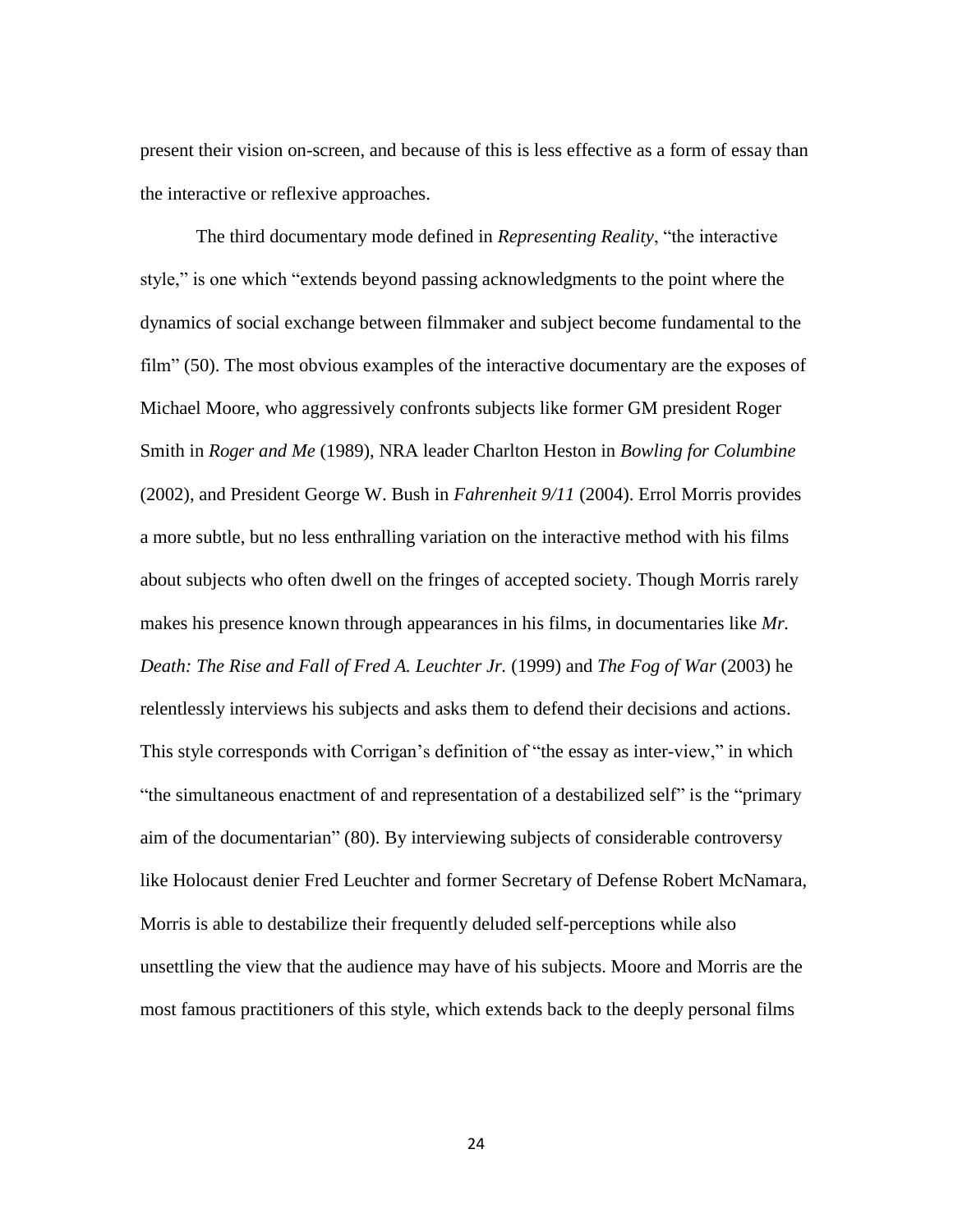of Jean Rouch (*Jaguar* [1967]) and Emile de Antonio (*In the Year of the Pig* [1968]) that also feature some form of confrontation between the filmmaker and subject.

Though many of the multimedia assignments from my classes featured interviews with students and faculty members, the most prominent example of the interactive style was "How Extracurricular Activities Affect Clemson Students." Made by Jay Shaw, Heri Mumma, Chase Burley, and Jimmy O'Connor, that video asks a series of questions of Clemson students who are involved in extracurricular activities, most notably whether or not their grades have been negatively affected. The subjects had a variety of answers, but revealed more about themselves than the activities they participate in through their responses. Some of the students take responsibility for their lack of academic success, some claim that extracurricular activities haven't affected their GPA at all, and some use football, color guard, or other activities as a scapegoat for their problems in school. By probing a collection of students about their college activities, the film was able to reveal more about the students, through the excuses they come up with to explain academic shortcomings, than the initial topic.

The interactive style is the most compelling form of documentary, since it presents a clash between the inquiring filmmaker and the subjects who are presumably held accountable for their actions. Moore was never granted an interview with Roger Smith in his first film, but his attempts to confront the GM CEO reveal much about his subject's lack of concern for the laid off workers in Flint, Michigan. Morris never gets McNamara to take responsibility as the "architect of Vietnam" or Leuchter to admit that his research on the death camps is inaccurate, though he gets both men to reveal much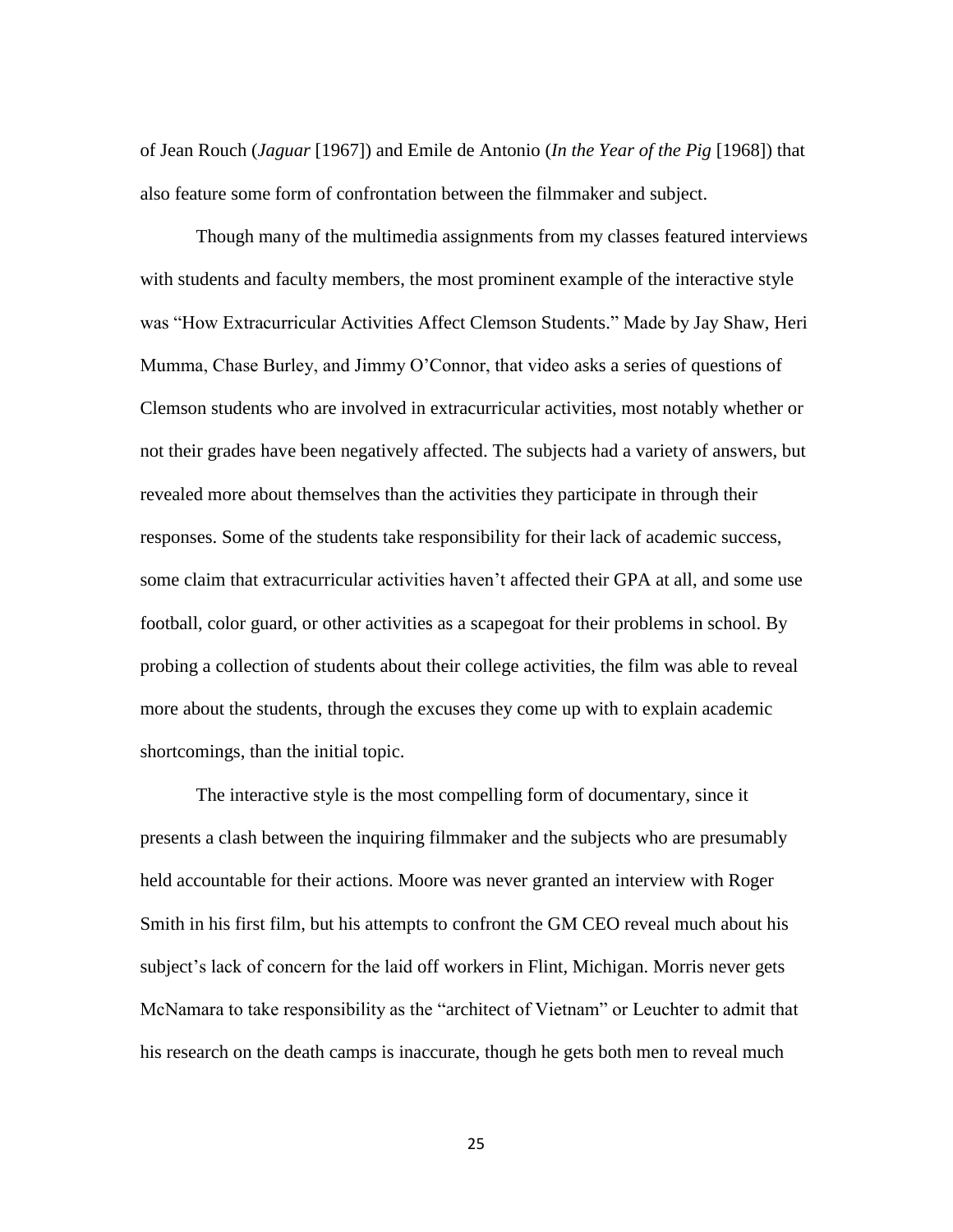about their beliefs and ambitions with their guarded answers to his questions. Similarly, my students were unable to get their subjects to acknowledge fault for their declining GPA's, though by providing extracurricular activities as a possible scapegoat for their shortcomings they made a statement about how the often ill-advised actions of college students, and their reluctance to admit to wrongdoing, causes problems for many as they drift through their courses. Though the subjects in interactive documentaries try to guard what is said before a camera, what they inadvertently reveal in interviews, especially when confronted with past mistakes, ultimately makes the form one of the most engaging and successful for students and documentarians.

The final type of documentary defined by Nichols is the reflexive film, which he claims gives "emphasis to the encounter between filmmaker and viewer rather than filmmaker and subject" (60). He states that this ironic, self-referential brand of nonfiction cinema focuses the "attention to [it's] own patterns so consistently that [it] evolves into a poetic or essayist mode of representation," and that the emphasis on form in such films calls into attention the subjectivity inherent in all documentary representation (70). Corrigan's definition is the "essay as refractive cinema," in which films overlap "representations of other artistic and aesthetic experiences with their own cinematic processes and frequently [reflect] those processes as a reflection on film itself" (181). These are the most post-modern of documentaries, ironic and complex productions in which the filmmaker's role as an artistic agent and subjective presence is just as significant as the argument itself.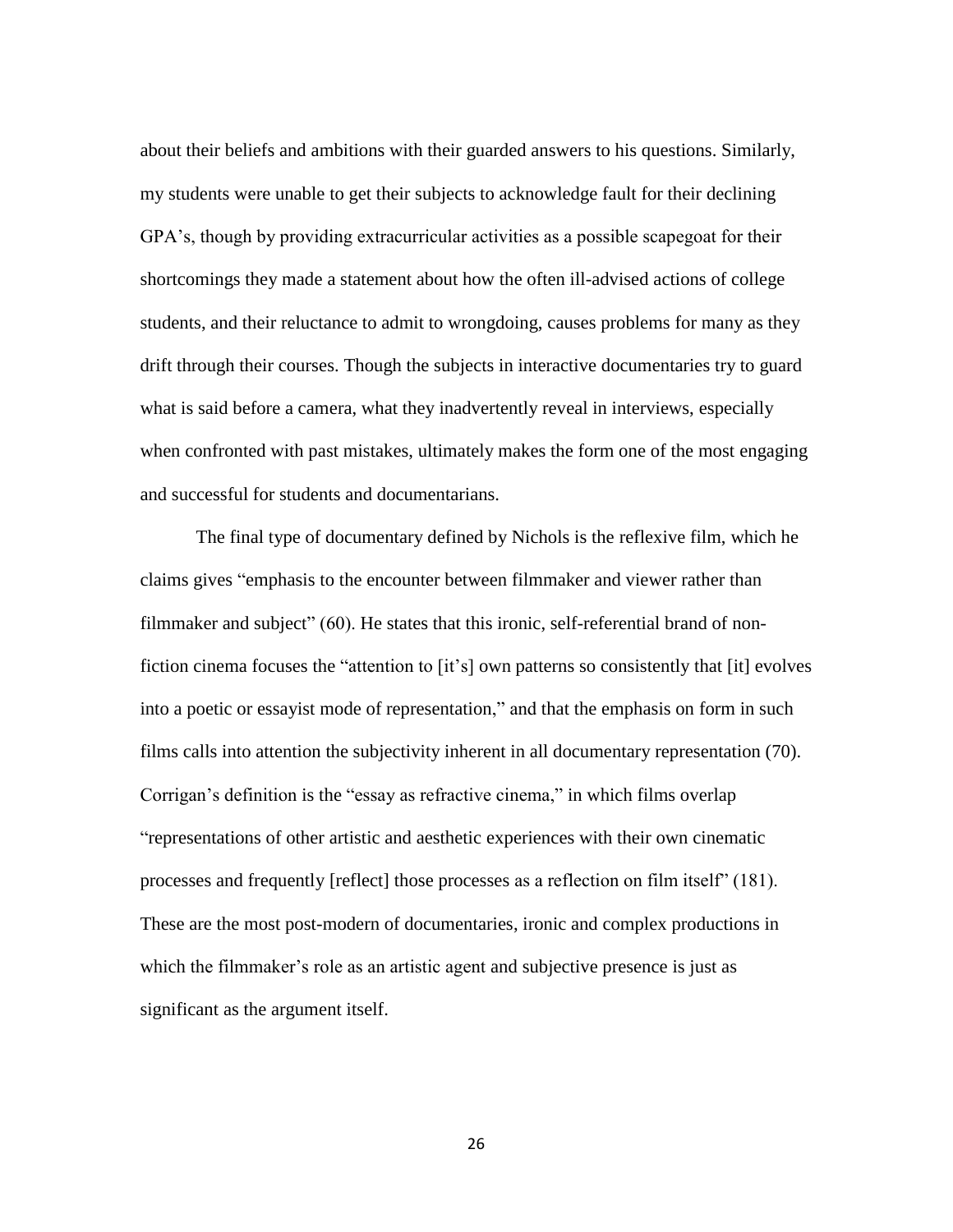The master of the reflexive style is mysterious French director Chris Marker, whose cinematic essays combine argumentative elements with the filmmaker's idiosyncratic trademarks, among them feline imagery and references to the thrillers of Alfred Hitchcock. Marker's ambitious *A Grin Without a Cat* (1977), a three hour exploration of the rise and fall of socialism, is perhaps the greatest example of a reflexive essay. He opens that film by splicing together footage of Sergei Eisenstein's *Battleship Potemkin* (1925), a fictionalized account of events which led to the Bolshevik Revolution, with images of American, French, and other protesters from the sixties. This opening "hook," which confronts the viewer with similarities between political unrest in pre-Soviet Russia and capitalist states a half century later, leads into shots of neo-Nazis, unscrupulous American politicos, and a soldier who casually massacres North Vietnamese citizens from his helicopter. To support his central argument about the need to preserve the ideals of socialist democracy, Marker combines found historical footage, interviews with key political figures, and occasional poetic commentary into an extensive essay on the subject. In the two parts of his documentary, titled "Fragile Hands" and "Severed Hands," the director addresses everything from the Prague Spring to the assassination of Salvador Allende. He then concludes his film with the image of wolves being tracked by hunters from a helicopter, eerily recalling the initial scenes of Vietnam while offering hope for socialist democracy even with the continued rise of late capitalism.

*Sans Soliel* (1983) is a more ambiguous film from Marker which takes on a number of functions—as a travelogue which spans from Japan to San Francisco, as an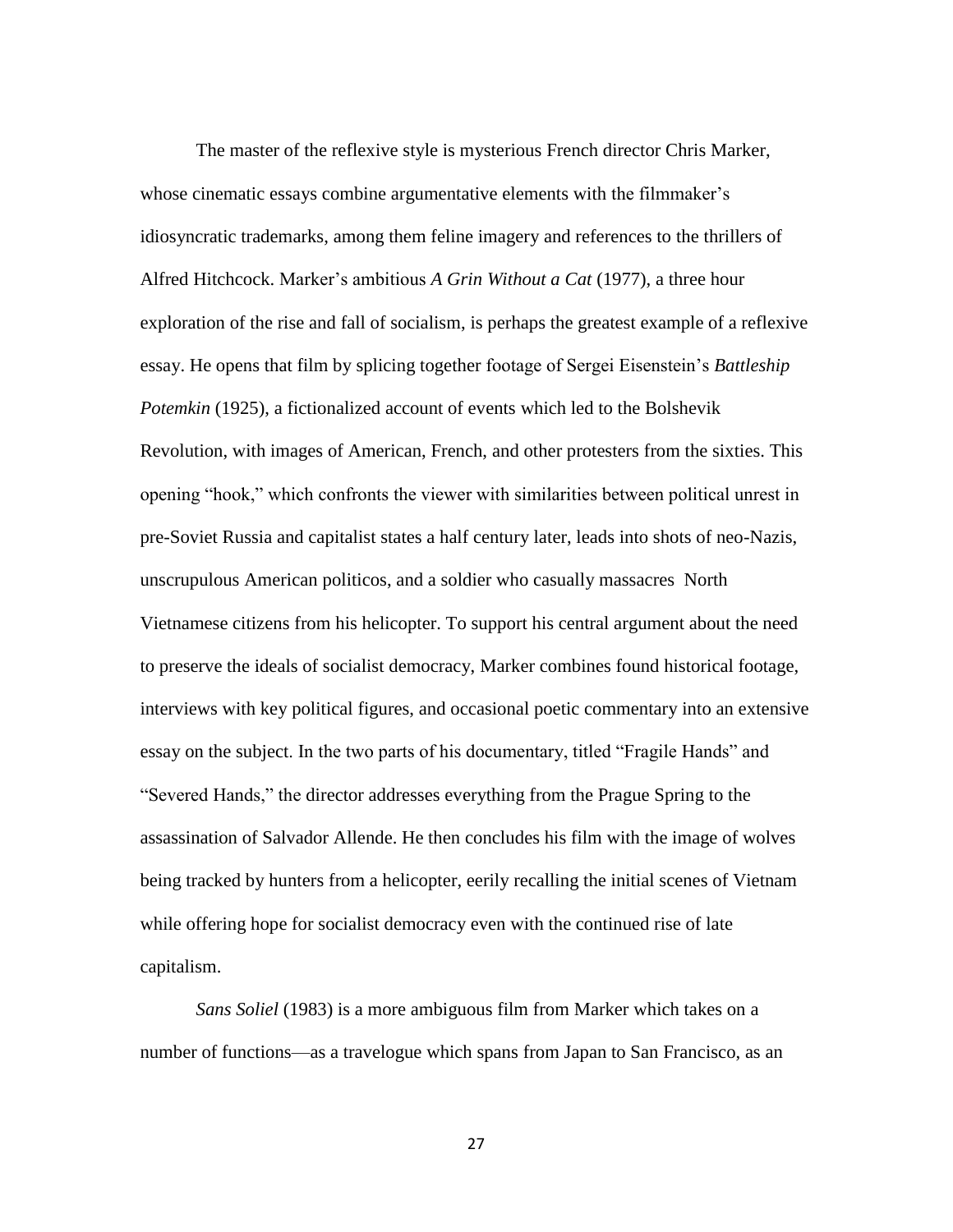essay about the divide between personal memory and collective culture, and as an aesthetic triumph with images of cats and shots of the location where Hitchcock shot *Vertigo* (1958). Again Marker cut together stock footage, poetic commentary, and striking images to fashion one of the more complex variations on the reflexive essay. Though he is the most notable and acclaimed refractive filmmaker, evidence of the style can be detected as far back as the Soviet films of Dziga Vertov like *The Man with the Movie Camera* (1929), which similarly calls attention to the subjective presence of the filmmaker. Some of Jean-Luc Godard's films, made with a collective known as the Dziga Vertov group, also fit within this category; among them *Letter to Jane* (1972), in which Godard and fellow filmmaker Jean Pierre Gorin discuss the notorious photograph of Jane Fonda in Vietnam (which remains the sole image featured in their film for the entirety of its duration).

The reflexive style has the potential to appeal to students who have grown up in a post-modern age in which irony and self-reflexivity have infiltrated popular culture. In my class, freshmen Graham Aldinger, Bryson Fuller, and Ray Matsumoto made an untitled video about the ongoing debate on whether or not video games increase violent tendencies in teenagers. They indicate that it does, with various YouTube clips of kids overreacting after repeatedly losing games, although the video itself was staged with Halo characters, which allows the students to add humor and irony to the well-worn concern. The two central characters presented in the film are news reporters who offer commentary on violent games, even as explosions and shootings occur around them. By critiquing the violent nature of modern games while calling attention to the form of first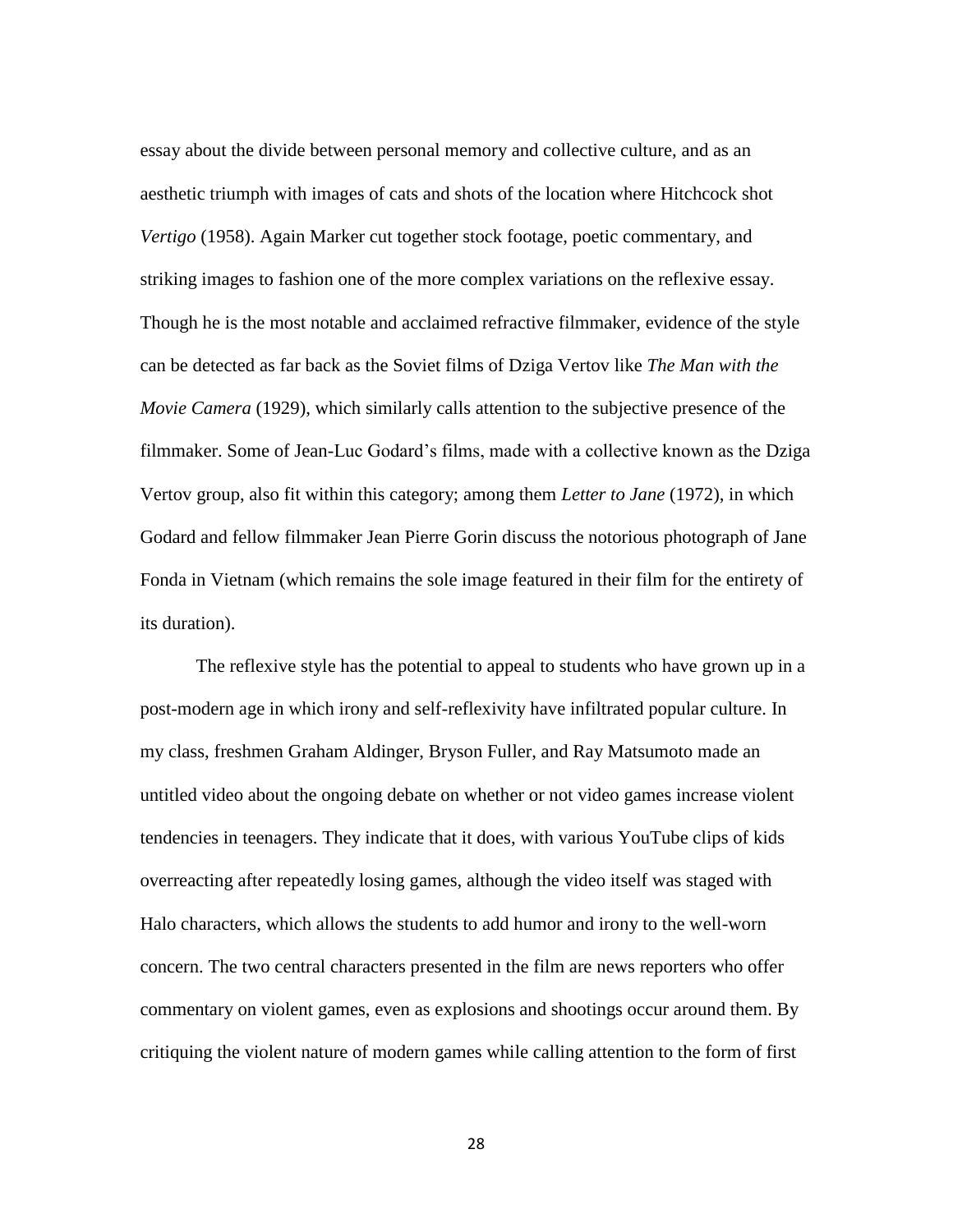person shooter games in general, the students made an effective essay that satirizes both sides of the debate.

A second reflexive video, "The Power of Advertising," was developed by Graydon Blakeslee, Anthony Self, Levi Mills, and Alan Ramirez. The video begins with a number of fictional scenes in which three different characters fail at socializing, playing sports, and meeting girls. They each take a drug called 'Tigerol,' described in the video as a placebo, and are subsequently able to succeed where once they failed. By setting up their video initially as a mock-commercial, my students were then able to critique how advertisements (especially those for prescription drugs) appeal to consumers with unrealistic promises of a particular product's effectiveness. They followed the mockcommercial sequence with facts and statistics about advertisements which target the insecurities of teenagers and young adults, effectively critiquing the unscrupulous nature of drug advertisers through an exaggerated parody of the form coupled with information from various articles. There were even interviews with students about the effects of advertising on their own choices as consumers, staged as a refractive parody of confrontational documentary practices.

The reflexive style is marked by both an ironic allusion to form and stylistic flourishes that reflect the visions of the filmmaker(s) responsible. Marker's love of cats, admiration for Hitchcock, and belief in socialist principles guide all of his work, which results in films that stage a central argument while always reflecting the views and obsessions of the creator. Fuller acknowledged a love of video games which compelled him to use Halo characters to stage his argument, while his group members offer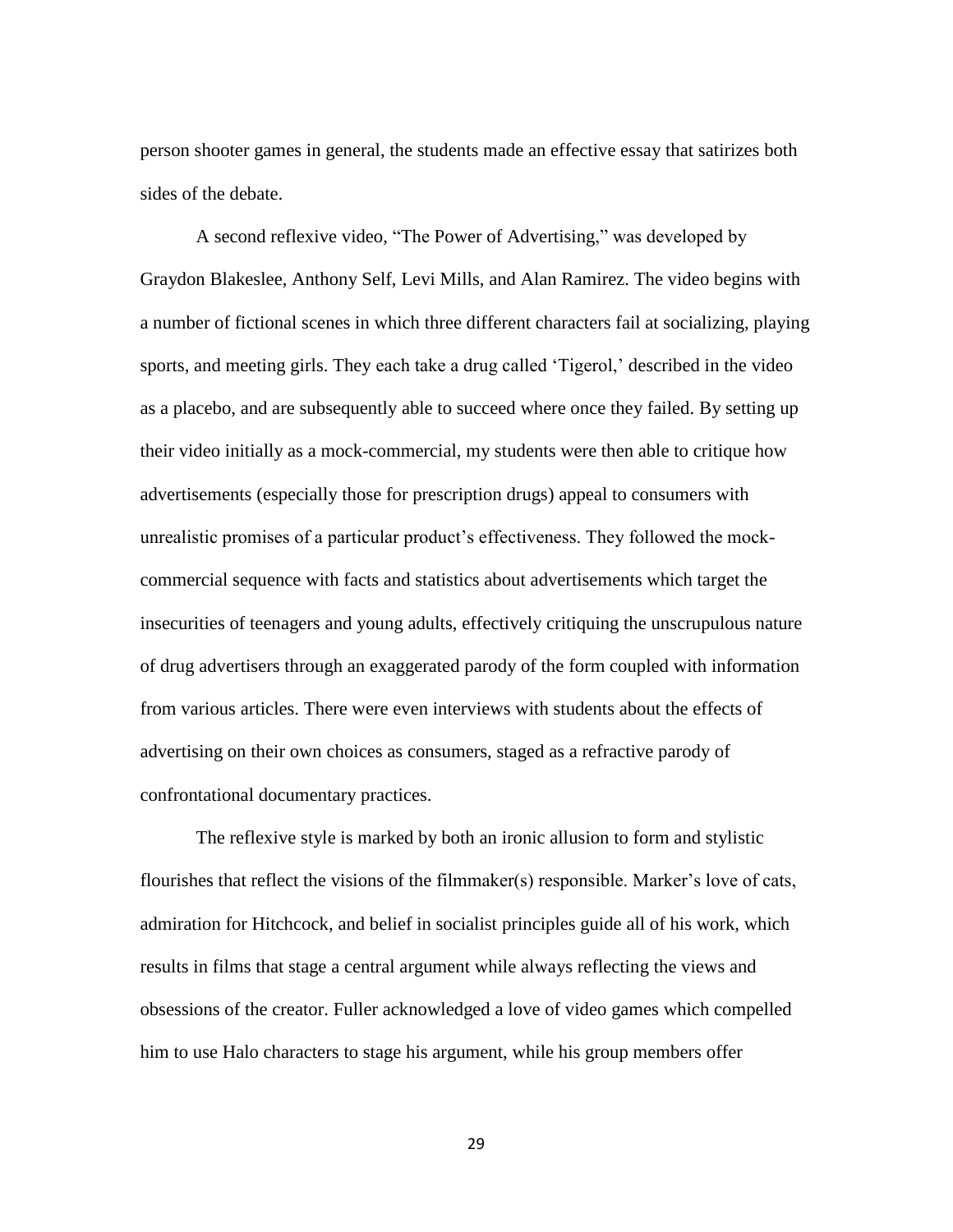commentary by voicing their on-screen avatars. Self, Ramirez, and Blakeslee used their own insecurities as college freshmen to develop a video critique of unscrupulous advertisers that exploit those insecurities for profit. By taking on the roles of students who depend on Tigerol to overcome their problems with girls, social interaction, and college sports, they offered a satirical critique of how students like themselves are too often taken in by commercials that promise more than their products are capable of delivering. In both videos the students, like Marker, were able to inject a personal style into their film without deviating from the central argument.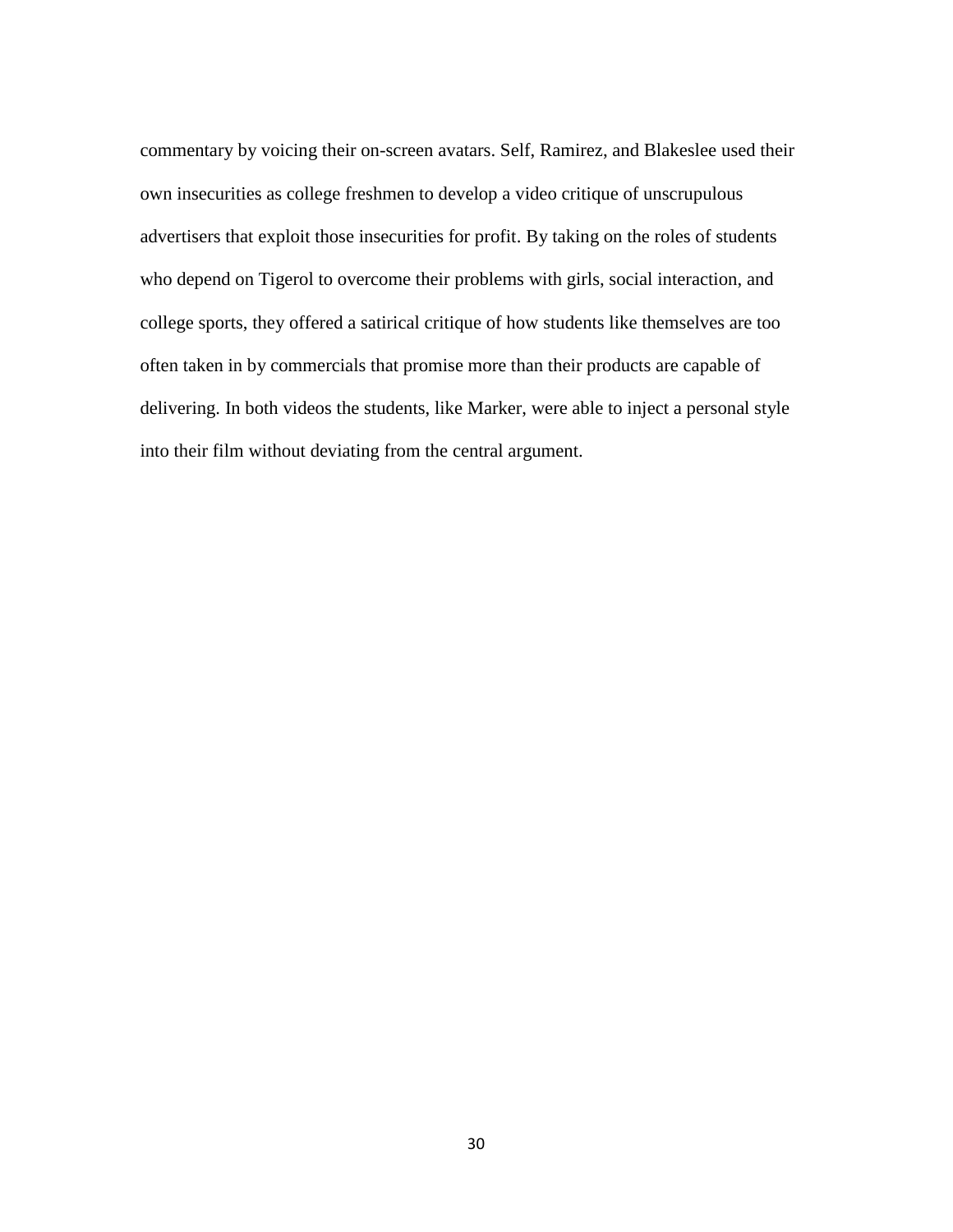#### **CONCLUSION**

Although I didn't cover Nichols' four types of documentary in any of my class lectures, each of the student projects fell within at least one of the categories, while many contained traces of each style (the journalistic commentary of editorial films, spontaneous verite of observational, interviews of interactive, and self-reflexivity of the refractive style can all be detected in "How Extracurricular Activities Affect Clemson Students"). Many students chose to upload their videos to YouTube, where their projects have a much larger potential audience than would have been possible for a written essay. YouTube, Google Video, and various other tube sites are less regulated than traditional media outlets like mainstream documentary and news organizations, which may have larger budgets but are also restricted by corporate sponsorship and other factors related to the commercial potential of a program. This regulation is less prevalent on the internet, which gives students the opportunity to develop their own perspectives, whether they are addressing a regional issue that escapes the gaze of mainstream news and documentary outlets or stating a perspective that falls outside the limits of monoform media. Though not all of these videos will be revolutionary or even technically competent, the best of the lot can help to raise awareness of a particular subject and give students a sense that they have contributed to a real world debate.

Though not all my students found the multimedia project to be engaging or helpful, a majority commented that they preferred making videos to writing papers in the reflections on their work. Their films varied in technical quality depending on the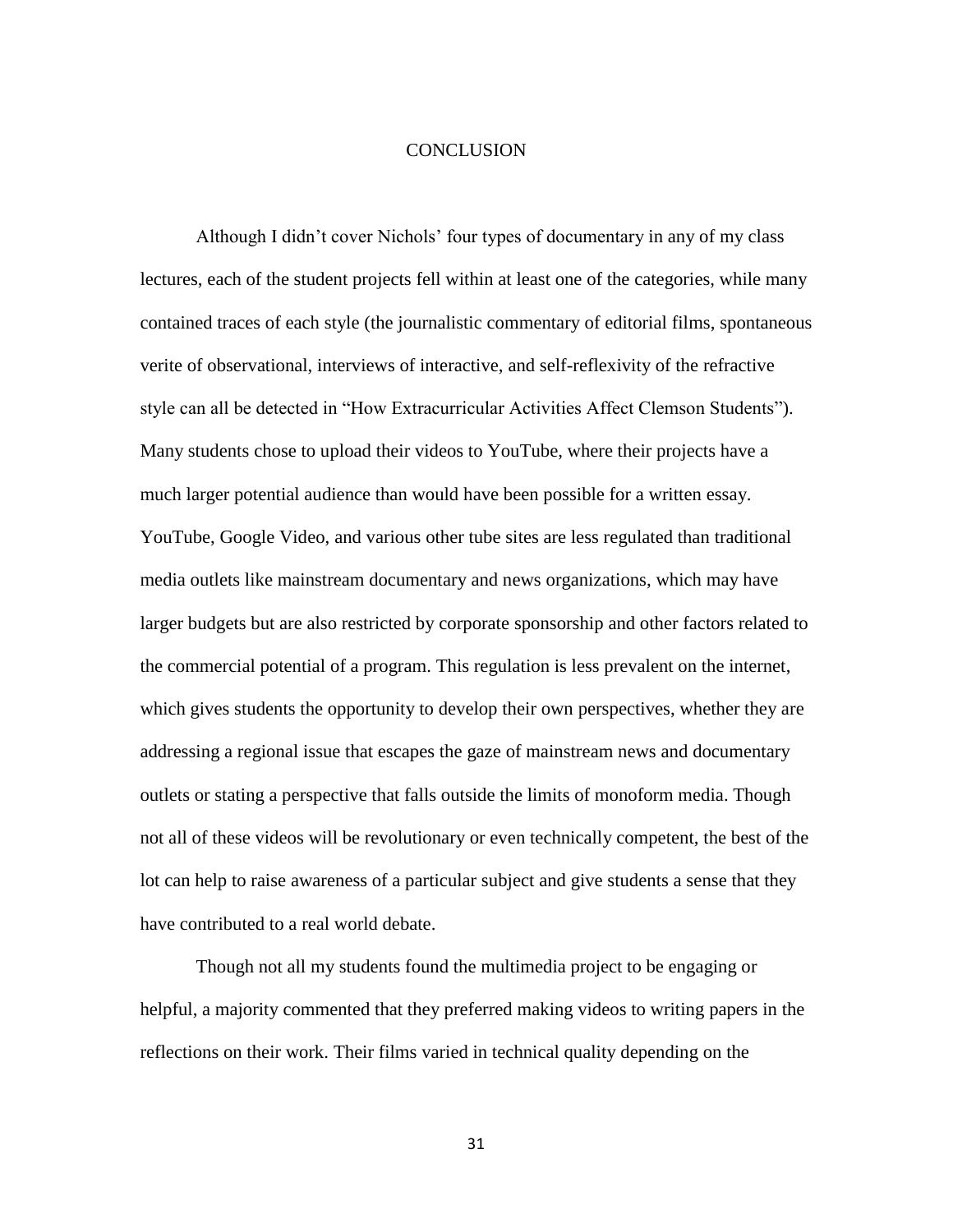students' level of past experience with shooting and editing digital video, but each proposed a central argument that was supported by visual and academic sources. The assignment helped students to develop and sustain an argument through visual rhetoric, which they did using techniques and structures that have also been utilized by documentary filmmakers since the early years of the medium. A decade ago, due to the costly nature of film stock and other equipment, these techniques were mostly used by professional filmmakers working in the essayistic form. Yet given the development of digital cameras, as well as editing software like iMovie and Windows Movie Maker, students can now make technically proficient, cleverly edited video projects with a higher technical quality than ever before. By guiding these freshmen filmmakers through a process which includes the development of an outline, writing of a script, shooting of video, use of online clips, and editing of newly shot and found footage, instructors can build their students' skills with argumentative composition and ever more advanced forms of digital technology.

Although the English department at Clemson encourages the incorporation of a multimedia assignment in composition courses, the failure of the department (among others in most universities) to explain how those projects relate to the subject is problematic. Teaching students to design websites, Prezis, and other multimedia assignments has value, but no other form helps students develop skills in visual rhetoric quite like the essay film. By looking to documentary forms which have developed over the course of the past century, instructors can provide a structure to these assignments that is similar to argumentative writing, since both forms encourage students to defend a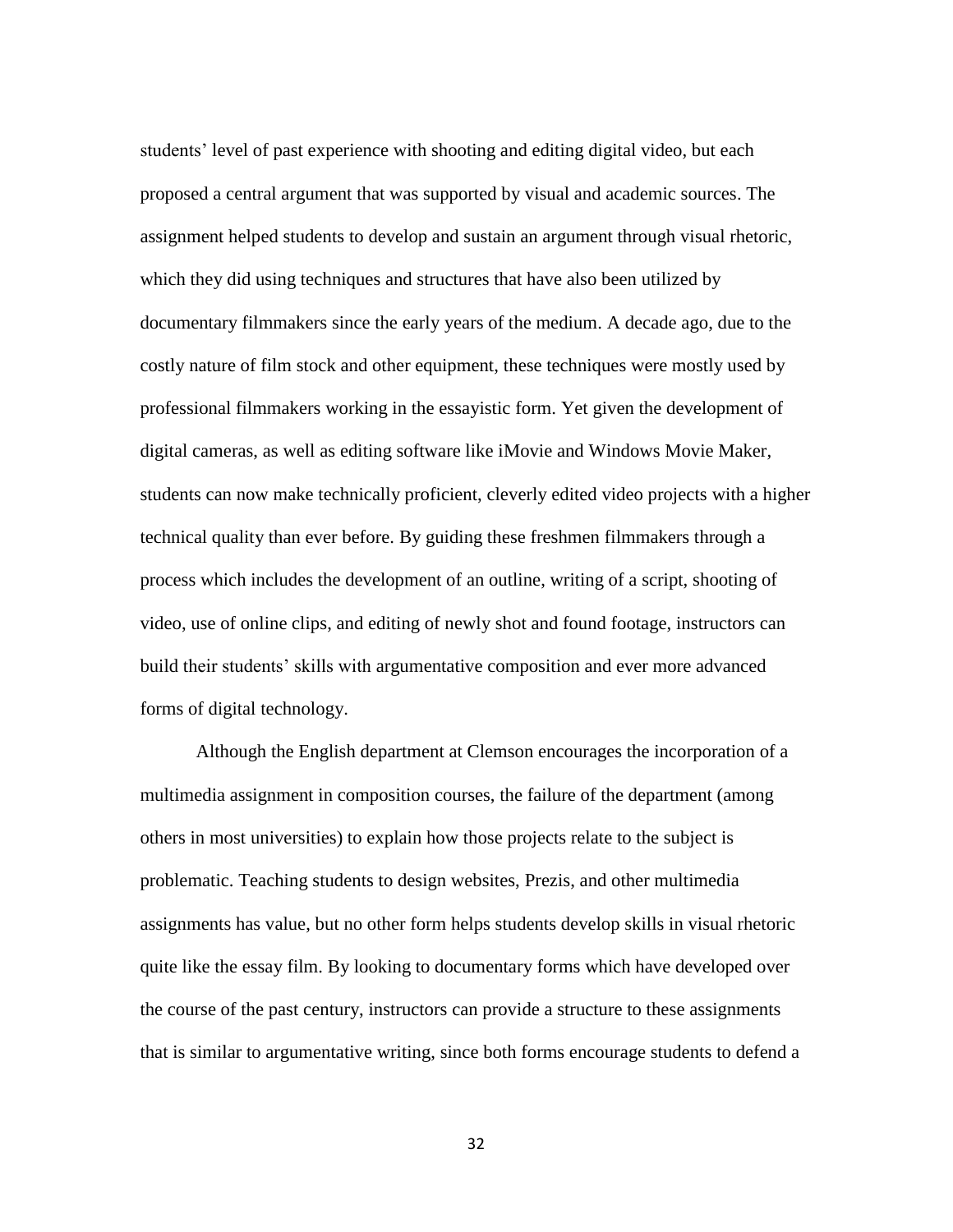perspective with the support of sources that are typically written by academics who share their view on a topic. Although the essay film will never replace the written paper, given that some complexities of thought and theoretical concepts are best expressed through words rather than images, the pedagogical value of this form should merit its use in firstyear comp courses.

If non-fiction cinema is linked with composition, there are a number of potential benefits for many different groups. In addition to providing students with a more visually stimulating and collaborative method to develop ideas, the essay film offers them the opportunity to become amateur filmmakers with the potential to get their opinion on a particular issue recognized on a wider scale. The linkage of non-narrative cinema to a general education course, required for every college student to receive a Bachelor's Degree, will also enhance the importance of Media Services Centers to all universities. Since many students will need guidance on how to construct their videos, an increase of funding for Media Services is necessary, which will provide stable work for both documentary and narrative filmmakers. Whereas independent directors in the past have often struggled to fund their projects, employment at a Media Center gives ambitious filmmakers ready access to filming and editing equipment—they can help students by day and shoot their personal projects at night. Although the association of cinema with mass entertainment has tainted the medium's potential use as a pedagogical tool, the use of the cinematic essay in composition courses should provide a way for humanities instructors to engage their students and for independent filmmakers to secure a steady source of income. Students themselves will benefit most of all, since the assignment will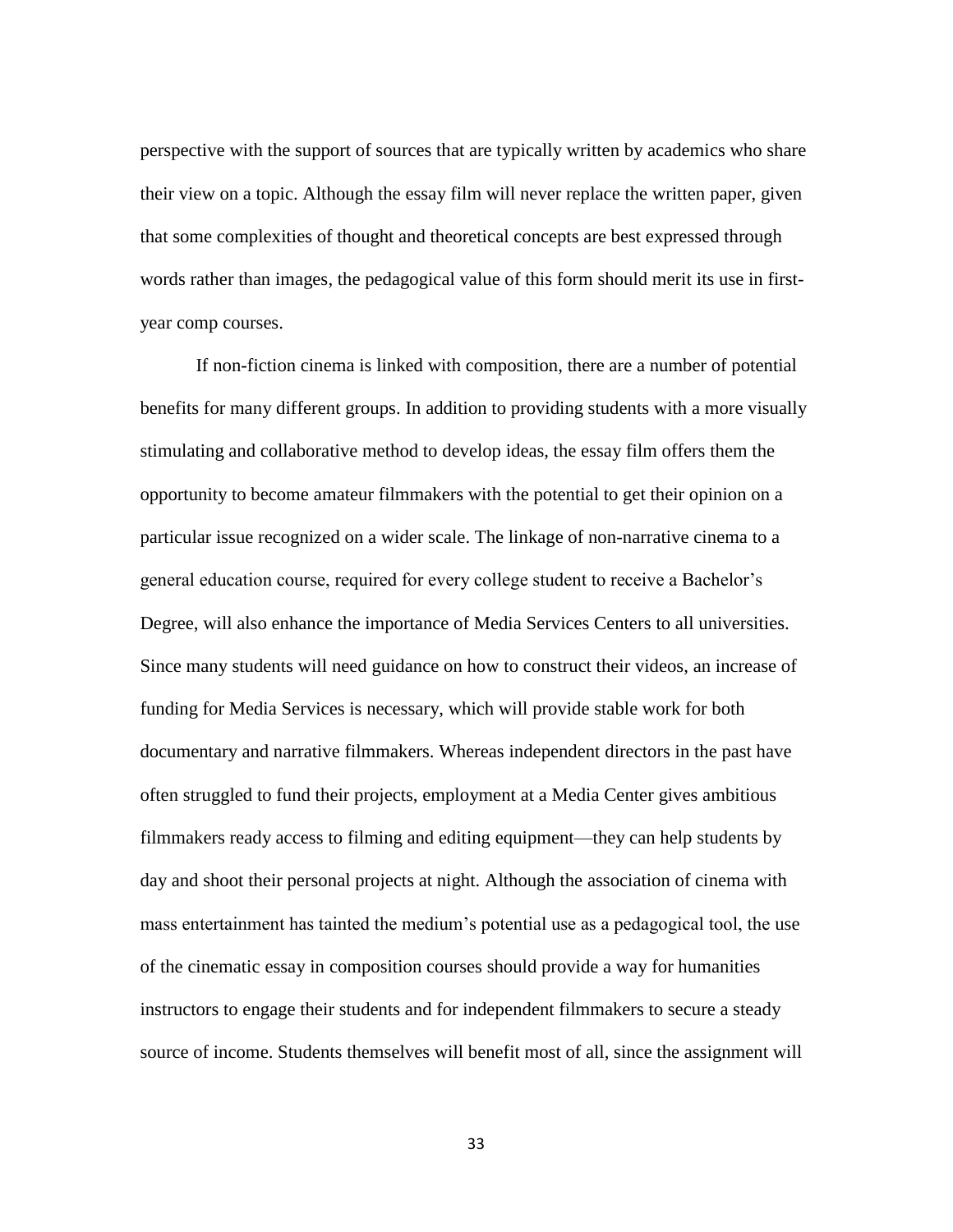make them more aware of visual rhetoric and how it can be used to develop and express their ideas on any number of pertinent issues.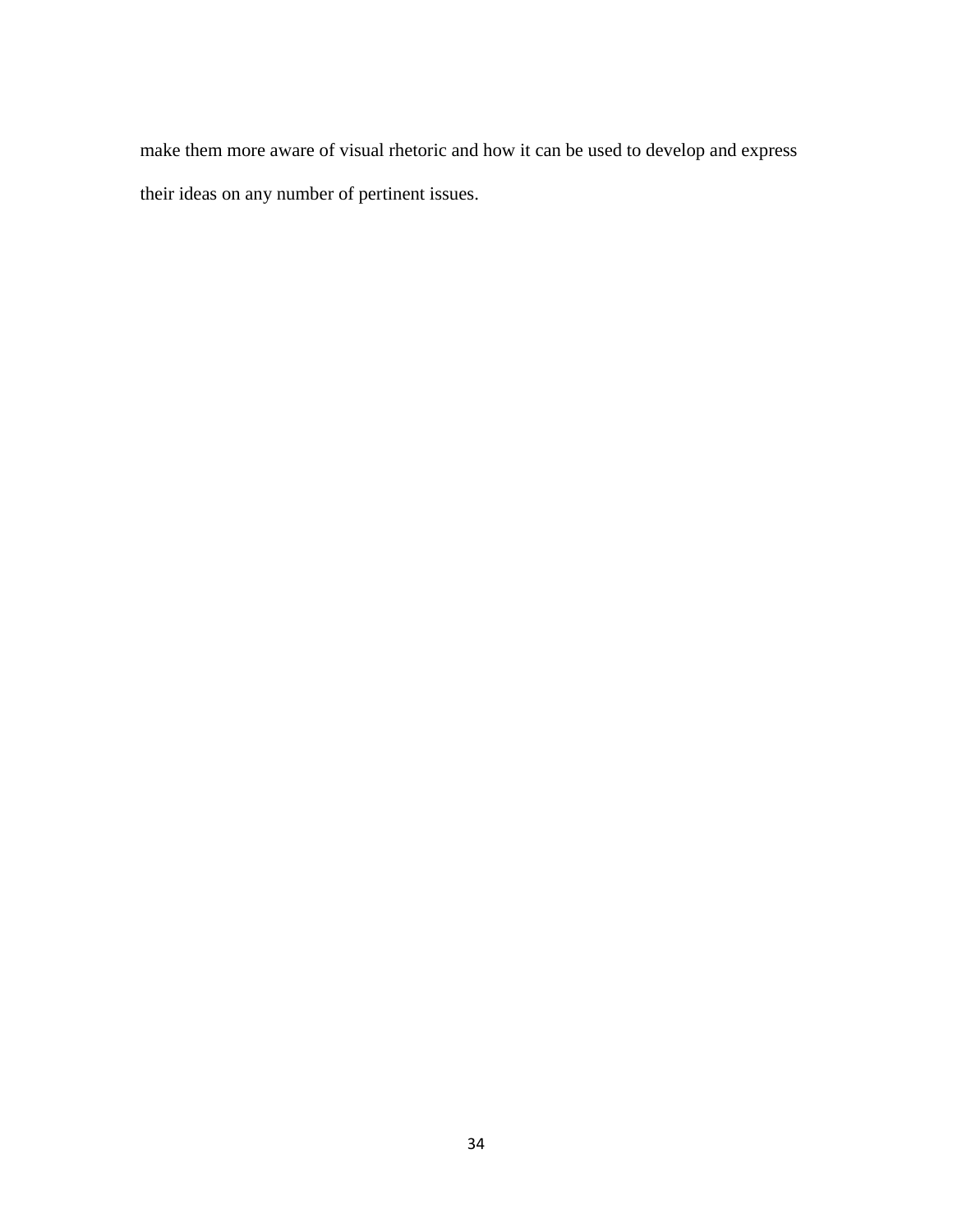#### WORKS CITED

- Blakesley, David, and Jeffrey L. Hoogeveen. *Writing: a Manual for Digital Age*. 2e. Boston: Cengage, 2012. Print.
- Coffman, Elisabeth. "Documentary and Collaboration: Placing the Camera in the Community." *Journal of Film and Video* 61.1 (2009): 62-78. Project MUSE. Web. 21 Jan. 2011. <http://muse.jhu.edu/>.
- Corrigan, Timothy. *The Essay Film: from Montaigne, after Marker*. New York: Oxford UP, 2011. Print.
- "Docu Skit." Dir. Kevin Kuckuk, Danielle DeMario, Ethan Schaeffer, and Charl Coetser. Clemson University, English 103. Fall Semester, 2011. Film.
- Graczyk, Evan. "Reflection." English 103. Fall Semester, 2011. Print.
- *Grin Without a Cat, A*. Dir. Chris Marker. Dovidis, 1977. Film.
- Hartigan, Eric. "Multimedia Reflection." English 103. Fall Semester, 2011. Print.
- Hayles, N. Katherine. "Hyper and Deep Attention: The Generational Divide in Cognitive Modes." *Profession* (2007): 87–199. Print.
- "How Extracurricular Activities Affect Clemson Students." Dir. Jay Shaw, Heri Mumma, Chase Burley, and Jimmy O'Connor. Clemson University, English 103. Fall Semester, 2011. Film.
- Kress, Gunther. "English at the Crossroads: Rethinking Curricula of Communication in the Context of the Turn to the Visual." *Passions, Pedagogies, and 21st Century Technologies*. Eds. Gail E. Hawisher and Cynthia L. Selfe. Logan: Utah State UP, 1999. 66-88.
- Nichols, Bill. *Representing Reality: Issues and Concepts in Documentary*. Bloomington: Indiana UP, 1991. Print.
- "Power of Advertising, The." Dir. Graydon Blakeslee, Anthony Self, Levi Mills, and Alan Ramirez. Clemson University, English 103. Fall Semester, 2011. Film.
- "Relationship Problems as a College Student." Dir. Justin Sanford, Beau Brown, and Joel Moore. Clemson University, English 103. Fall Semester, 2011. Film.